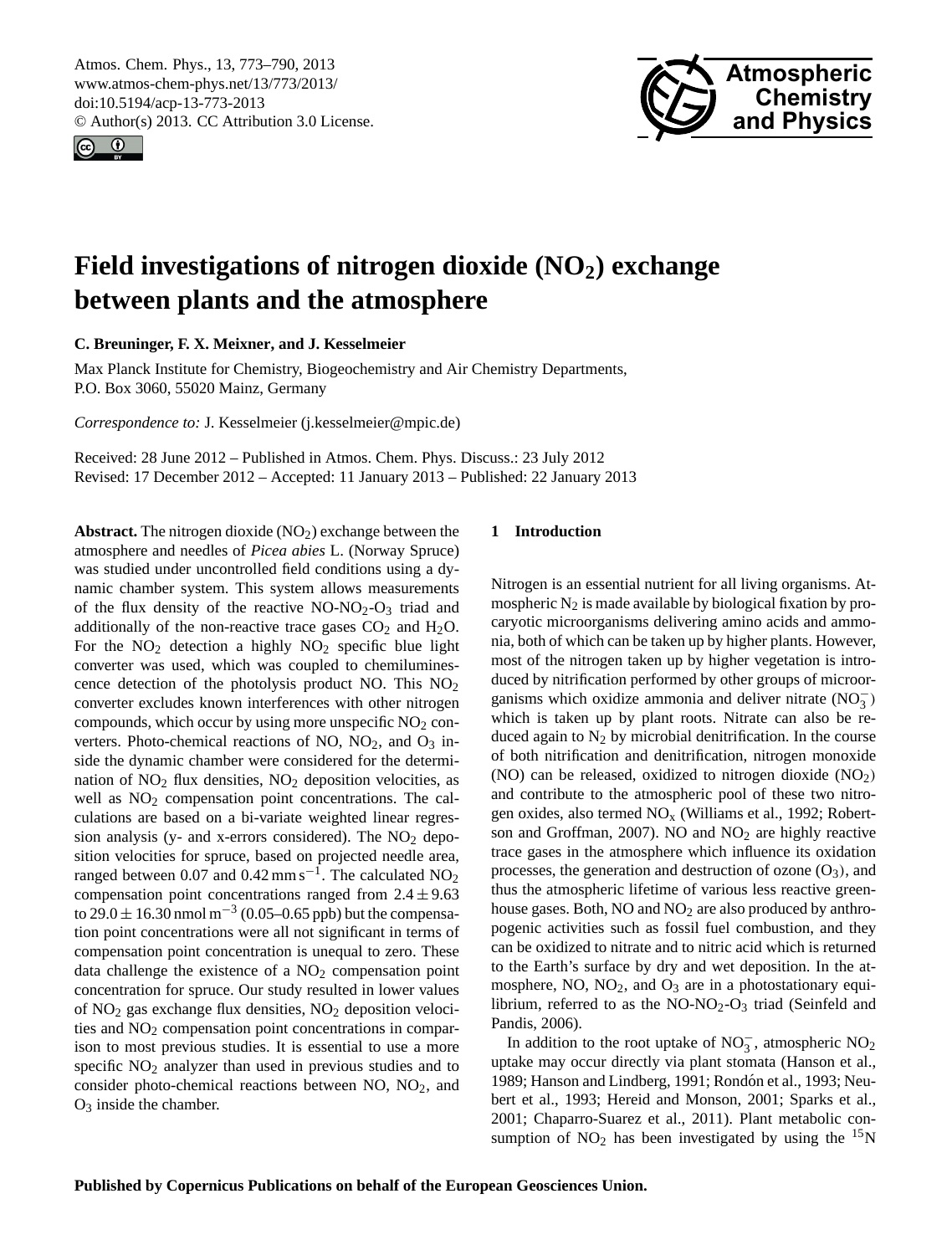isotope as a tracer (Nussbaum et al., 1993; Weber et al., 1995; Yoneyama et al., 2003). Dissolved in the apoplastic solution,  $NO<sub>2</sub>$  is disproportionated to nitrate and nitrite ( $NO<sub>2</sub><sup>-</sup>$ ), which are reduced to ammonium  $(NH_4^+)$  by the nitrate or nitrite reductase enzymes, respectively (Lea and Miflin, 1974; Thoene et al., 1991; Ammann et al., 1995; Maeck, 1995; Sakakibara et al., 1996; Tischner, 2000). Moreover, the reduction of NO<sup>2</sup> by apoplastic antioxidants, particularly ascorbate, has been proposed (Ramge et al., 1993). The theoretical calculations of Ramge et al. (1993) demonstrated sufficient rates to explain observed  $NO<sub>2</sub>$  leaf fluxes if the reactions between water and  $NO<sub>2</sub>$  and between  $NO<sub>2</sub>$  and ascorbate are taken into account. This direct role of ascorbate in the foliar uptake of NO<sup>2</sup> has been experimentally demonstrated by Teklemariam and Sparks (2006). They observed a significant correlation between leaf ascorbate concentrations and the  $NO<sub>2</sub>$  uptake by leaves. However, differences in apoplastic ascorbate concentrations between plant species and individuals as well environmental factors must be taken into account (Polle et al., 1995; Luwe, 1996). Another source for the apoplastic  $NO<sub>2</sub>$ is the uptake of NO and its oxidation to  $NO<sub>2</sub>$  (Ghaffari et al., 2005).

The  $NO<sub>2</sub>$  gas exchange between plants and the atmosphere is mainly controlled by concentration gradients inside/outside the leaves, the stomatal aperture and internal leaf resistances (the aerodynamic resistance is generally much smaller, Meixner, 1994). Plant stomatal regulation is affected by climatic factors like light, temperature, and water vapor pressure deficit. Several studies have demonstrated linear relationships between  $NO<sub>2</sub>$  uptake, stomatal conductance and increasing atmospheric  $NO<sub>2</sub>$  concentration (Johansson, 1987; Thoene at al., 1991, 1996; Chaparro-Suarez et al., 2011). Despite numerous investigations,  $NO<sub>2</sub>$  exchange between the atmosphere and plants is still a matter of debate. Emission of  $NO<sub>2</sub>$  is reported urging the discussion of bidirectional exchange and a corresponding so-called "compensation point". The  $NO<sub>2</sub>$  compensation point concentration defines that  $NO<sub>2</sub>$  concentration at which the  $NO<sub>2</sub>$  exchange is zero (as a net balance of  $NO<sub>2</sub>$  uptake and  $NO<sub>2</sub>$ emission). When ambient  $NO<sub>2</sub>$  concentrations are below the compensation point for  $NO<sub>2</sub>$ , plants act as a source for  $NO<sub>2</sub>$ . They turn out to be a  $NO<sub>2</sub>$  sink when ambient concentrations exceed the  $NO<sub>2</sub>$  compensation point. Previous studies reported  $NO<sub>2</sub>$  compensation point concentrations ranging from 0.3 to 3 ppb depending on tree species (Rondón et al., 1993; Thoene et al., 1996; Weber and Rennenberg, 1996; Sparks et al., 2001; Geßler et al., 2000, 2002; Hereid and Monson, 2001). But Lerdau et al. (2000) questioned the existence of such compensation points. For example, Jacob and Wofsy (1990) showed that even at ambient  $NO<sub>2</sub>$  concentrations of 0.2 to 0.4 ppb a strong uptake by plants is required to align measured  $NO<sub>2</sub>$  concentrations in the canopy with measured NO soil emission rates. Furthermore, a recent laboratory study on five European tree species, using a highly

# **774 C. Breuninger et al.: Field investigations of nitrogen dioxide**

specific NO<sub>2</sub> analyzer suggested at least considerable lower compensation point concentrations, and questioned the compensation point at all (Chaparro-Suarez et al., 2011).

The aim of this study was to investigate the stomatal  $NO<sub>2</sub>$ uptake of spruce (*Picea abies*) in order to identify  $NO<sub>2</sub>$ compensation point concentrations using a dynamic chamber system and a highly  $NO<sub>2</sub>$  specific measuring technique. In contrast to controlled laboratory measurements, typical field conditions do not exclude chemical reactions of NO and  $O_3$ inside the plant chamber. Therefore,  $NO<sub>2</sub>$ ,  $NO<sub>2</sub>$  and  $O<sub>3</sub>$  concentrations were measured simultaneously at the inlet and the outlet of the dynamic chamber to determine the chemical source strength of  $NO<sub>2</sub>$  (reaction between NO and  $O<sub>3</sub>$ ) as well as the chemical sink of  $NO<sub>2</sub>$  (photolysis of  $NO<sub>2</sub>$  under daylight conditions). Furthermore, as  $NO<sub>2</sub>$  uptake is triggered by air chemistry, transport, and plant physiology also  $CO<sub>2</sub>$  and  $H<sub>2</sub>O$  exchange rates were monitored. In this paper we present the field measurements only. The laboratory measurements have been presented in a recently published paper (Breuninger et al., 2012).

#### **2 Material and methods**

NO<sup>2</sup> uptake of *Picea abies* L. (Norway Spruce) was studied under field conditions during an intensive observation period of the EGER project (ExchanGE processes in mountainous Regions; see Foken et al., 2012) from 1 June to 15 July 2008 using dynamic plant chambers.

## **2.1 Plant material and site description**

The EGER project took place at the field site "Weidenbrunnen" located in northeast Bavaria, Germany (Fichtelgebirge;  $50^{\circ}08'31''$  N,  $11^{\circ}52'01''$  E; 774 m a.s.l.). The area is best described as a mountainous area, mainly covered with forest and mixed with agricultural areas including meadows and lakes. It is located in the transition zone from maritime to continental climates with some maritime impact. Mean annual temperatures are 5 ◦C with extreme values of −20 ◦C during winter and  $+30^{\circ}$ C during summer time. Mean annual precipitation is 1162 mm (1971–2000; Foken, 2003). The spruce forest ecosystem resulted from intensive reforestation in the last century. The plant cover is dominated by *Picea abies* L. (Norway Spruce). The stand has a density of 1007 ha−<sup>1</sup> (Alsheimer, 1997), a mean canopy height of 23 m (Serafimovich et al., 2008), an age of 56 yr, and a leaf area index (LAI) of 5.2 (Thomas and Foken, 2007).

For the gas exchange measurements the front part of an intact spruce branch was enclosed to around 40 cm length by the dynamic chamber. Branches of two different trees were monitored at the same time. For the determination of leaf area the enclosed branches were harvested at the end of the field experiment. The needles were scanned by a calibrated scanner system (DeskSCAN II, Hewlett-Packard,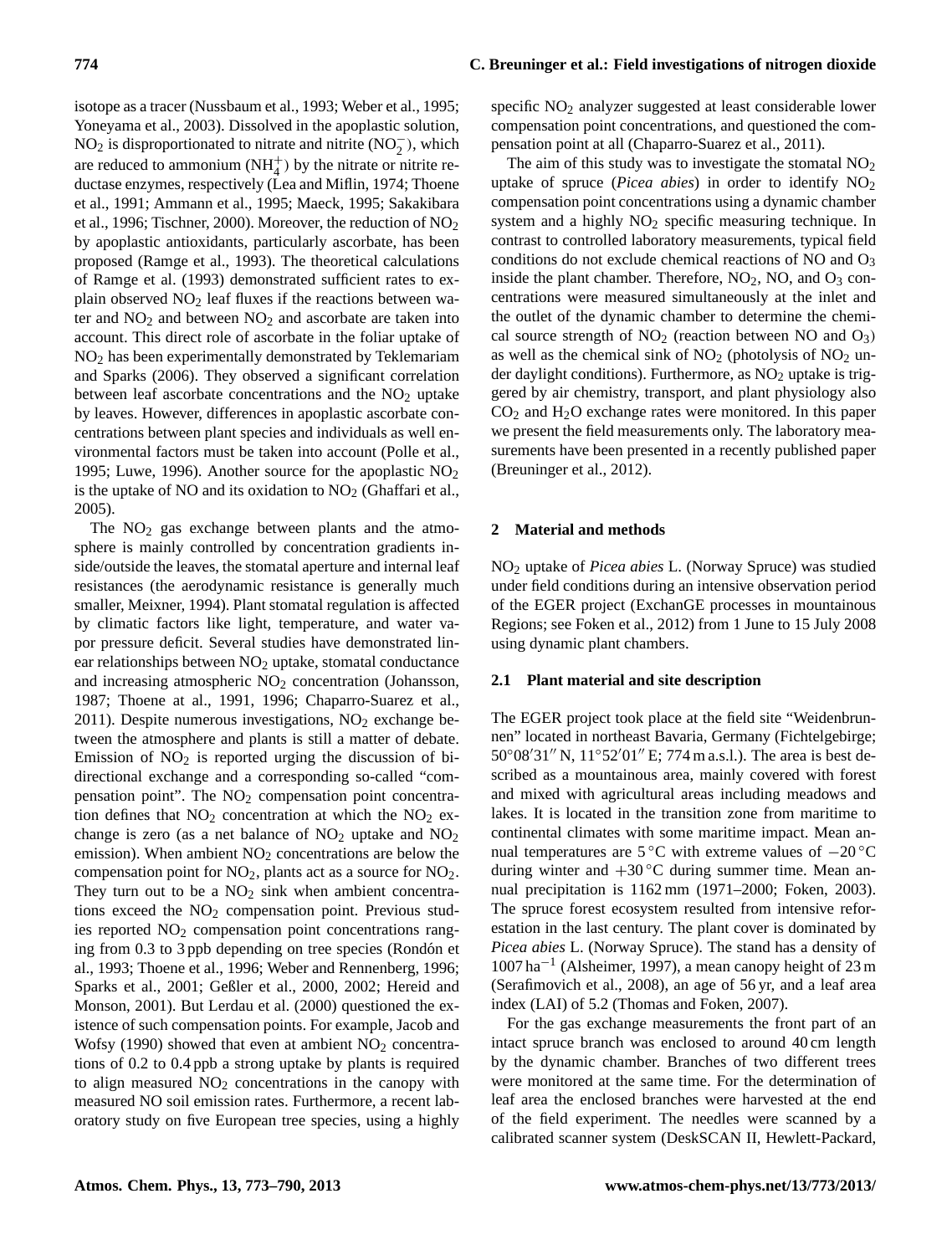USA) using an area determining software (SIZE, Müller, Germany). The total enclosed leaf areas were  $0.99 \text{ m}^2$  (tree 1) and  $1.02 \text{ m}^2$  (tree 2). As stomata are distributed over the whole needle surface in the case of spruce (amphistomatic leaves) the total leaf area to be taken into account was estimated by multiplication of the projected area with the factor 2.74 (Riederer et al., 1988). During the field measurements leaf area varied with leaf flushing and was interpolated retroactively for the individual measurement periods.

### **2.2 Set-up**

#### **2.2.1 Dynamic chamber system**

For the gas exchange measurements a dynamic chamber system was used which consisted of thin transparent Teflon film (FEP) bags (Schäfer et al., 1992; Kesselmeier et al., 1996, 1997; Kuhn et al., 2000), which transmit 90 % of the photosynthetically active radiation and 70 % of the photolysis rate  $j(NO<sub>2</sub>)$  (Schäfer et al., 1992; Breuninger et al., 2012). In order to ensure a continuous turbulent mixing of the air inside the chambers and to minimize turbulent and boundary layer resistances, Teflon coated micro-fans mounted inside the chambers were installed (Meixner et al., 1997; Pape et al., 2009; Gut et al., 2002). Details are described in Breuninger et al. (2012).

During the measurements two chambers acted as sample chambers and an identical but empty one as the reference chamber. The chambers were mounted at a height of 13 m (above ground). Additionally an inlet for sampling ambient air was installed at the same level. The chambers had an inner diameter of 40 cm, a height of 60 cm and a volume  $(V)$ of about 75 L. The air flow through the chambers  $(Q)$  was approximately  $60 \text{ L min}^{-1}$  which created a complete air exchange of the chamber within 75 s.

The reference chamber was used for the  $CO<sub>2</sub>$  and  $H<sub>2</sub>O$ measurements which were made with a dual channel gas analyzer, enabling difference measurements between the sample chamber outlet and the reference. For the other trace gases we used single channel gas analyzers, so we had to measure the samples successively. The reference chamber was used to detect basic contamination in the system, adsorption/desorption, as well as to investigate gas-phase chemical reactions within the chamber volume and at the wall surface.

Photosynthetic active radiation (PAR) was measured outside the chambers with LiCor quantum sensors (model LI-190SA, LiCor, Lincoln, NE, USA). Temperature and relative humidity were monitored with combined temperature and relative humidity probes (Model MP100A, Rotronic, Switzerland). Air temperature and needle surface temperatures inside the chambers were recorded by Teflon covered thermocouples (0.005", Chromega™-Constantan, Omega, UK).

## **2.2.2 Trace gas analyzers**

An infrared dual channel gas analyzer (LI-7000, LiCor, Lincoln, NE, USA) was used for the continuous determination of  $CO<sub>2</sub>$  and  $H<sub>2</sub>O$  concentration differences between the reference and sample chambers. A second gas analyzer (LI-6262, LiCor, Lincoln, NE, USA) measured the absolute  $CO<sub>2</sub>$  and  $H<sub>2</sub>O$  outside the chambers.  $O<sub>3</sub>$  was monitored with an UVabsorption analyzer (Model 49C, Thermo Fisher Scientific, Waltham, USA). For the detection of  $NO<sub>2</sub>$  we used a highly  $NO<sub>2</sub>$  specific blue light converter (photolytic converter, BLC) (manufactured by Droplet Measurement Technologies Inc., Colorado, USA) with subsequent chemiluminescence analysis of the generated NO (Model 42C, Thermo Fisher Scientific, Waltham, USA). The BLC converts  $NO<sub>2</sub>$  to NO at a wavelength of approximately 395 nm. For better accuracy and precision of the  $NO$  and  $NO<sub>2</sub>$  measurements the analyzer was operated with pure oxygen for the internal generation of ozone, necessary for the reaction with NO in the low pressure reaction chamber. The conversion efficiency of the BLC for  $NO<sub>2</sub>$  was 32–36.5 % under field conditions. The limit of detection (LOD) was defined as 3 times the standard deviation, which was obtained during zero-air measurements. Calibration was performed every seven days. The LOD for the NO concentration was  $0.10$  ppb and for NO<sub>2</sub> 0.31 ppb. For more details of the analytical devices used and characterization of the dynamic plant chamber system see Breuninger et al. (2012).

As only one set of analyzers was used, their intakes were continuously switched to the corresponding inlet and outlet positions of the different dynamic chambers. The switching interval during field measurements was 4 min which resulted in four samples in a cycling time of 16 min.

## **2.3 Calculations**

## **2.3.1 NO<sup>2</sup> exchange flux densities**

The NO<sub>2</sub> exchange flux density  $F_{ex,NO_2}$  was calculated according to Eq. (1) based on the concentration differences between the outlet of the plant chamber  $(m_{s,NO_2} \text{ in } n\text{mol } m^{-3})$ , which is equivalent to the concentration within the plant chamber provided the plant chamber's volume is well mixed by appropriate fans (Meixner et al., 1997; Pape et al., 2009), and the ingoing ambient air ( $m_{a,\text{NO}_2}$  in nmol m<sup>-3</sup>), the chamber purging rate (Q in m<sup>3</sup> s<sup>-1</sup>), and the enclosed leaf area  $(A<sub>leaf</sub> in m<sup>2</sup>)$ . For the correct determination of NO<sub>2</sub> exchange flux densities  $F_{\text{ex,NO}_2}$ , NO<sub>2</sub> deposition velocities  $v_{\text{dep,NO}_2}$ , and  $NO<sub>2</sub>$  compensation point concentrations  $m_{comp, NO<sub>2</sub>}$  under field conditions, photo-chemical reactions between NO,  $NO<sub>2</sub>$ , and  $O<sub>3</sub>$  inside the chamber have to be considered. Relevant photo-chemical reactions are the oxidation of NO by  $O_3$  to  $NO_2$  and the regeneration of NO by the photolysis of NO<sup>2</sup> under daylight conditions. Consequently, the calculation of the photo-chemical reactions is based on the NO and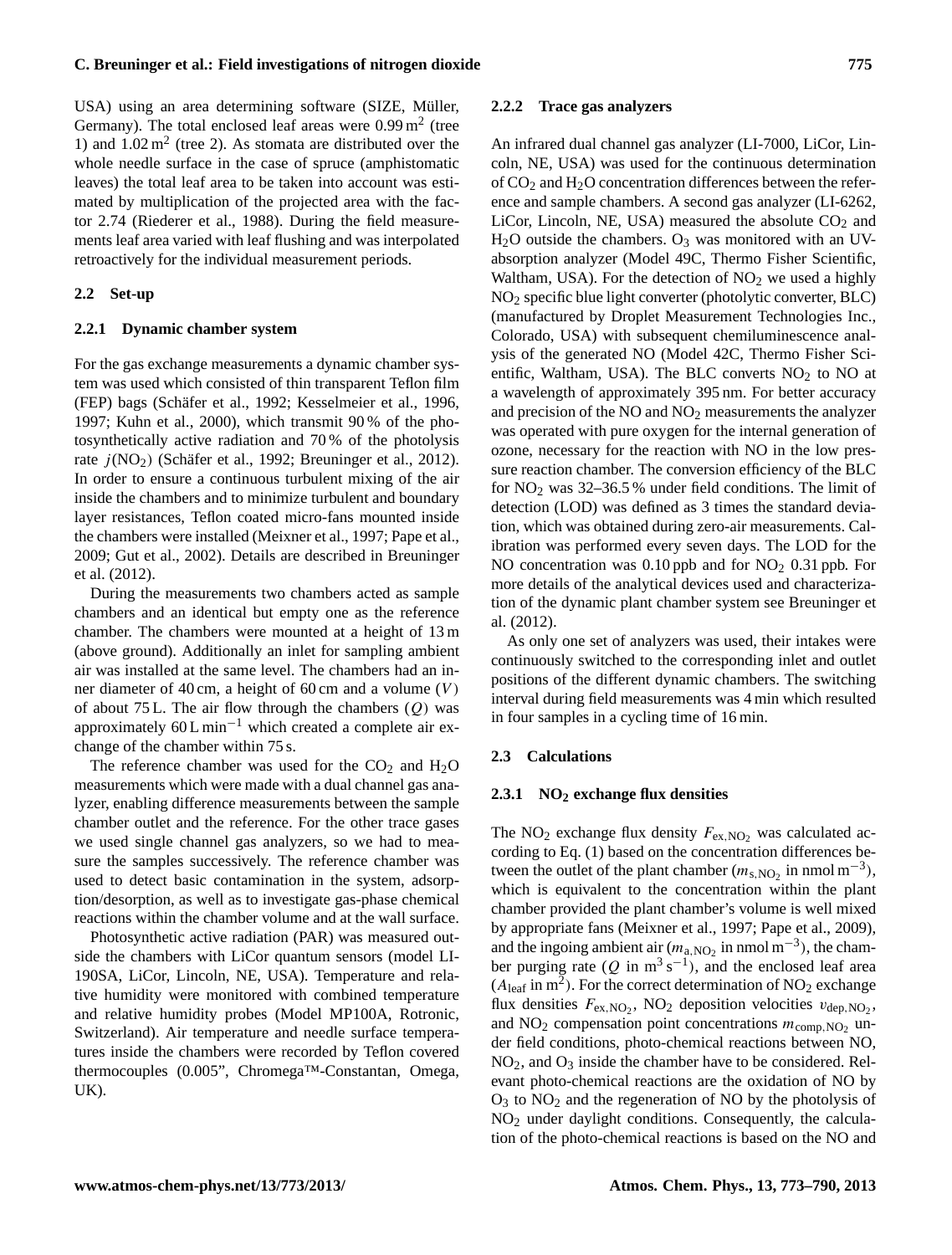$O_3$  concentrations at the outlet of the plant chamber ( $m_{s,NO}$ ) and  $m_{s, O_3}$  in nmol m<sup>-3</sup>), the plant chamber's volume (V in  $m<sup>3</sup>$ ), the reaction coefficient of the NO + O<sub>3</sub> reaction (k in  $m^3$  nmol<sup>-1</sup> s<sup>-1</sup>) (Atkinson et al., 2004), and the photolysis rate of NO<sub>2</sub> ( $j$ (NO<sub>2</sub>) in s<sup>-1</sup>).

$$
F_{\text{ex,NO}_2} = -\frac{Q}{A_{\text{leaf}}} \left( m_{\text{a,NO}_2} - m_{\text{s,NO}_2} + \frac{V}{Q} k m_{\text{s,NO}} m_{\text{s,O}_3} - \frac{V}{Q} j \left( \text{NO}_2 \right) m_{\text{s,NO}_2} \right)
$$
(1)

The dynamic chambers' mass balance equation for  $NO<sub>2</sub>$ , which leads to the formulation of Eq.  $(1)$ , is derived in Appendix A.

# **2.3.2 NO<sup>2</sup> deposition velocities and NO<sup>2</sup> compensation point concentrations**

Deposition velocity ( $v_{\text{dep, NO}_2}$  in m s<sup>-1</sup>) and compensation point concentration ( $m_{\text{comp,NO}_2}$  in nmol m<sup>-3</sup>) are commonly determined from the linear relationship between  $F_{\text{ex,NO}_2}$  and  $m_{\rm s, NO_2}$ , where  $v_{\rm dep, NO_2}$  is the slope and  $m_{\rm comp, NO_2}$  is the intersect of the corresponding regression line with the  $m_{s,NO_2}$ axis. However, we decided to use the basically measured quantities, namely  $m_{a,NO_2}$  and  $m_{s,NO_2}$ , to avoid the calculation of the linear regression between  $F_{\text{ex,NO}_2}$  and  $m_{\text{s,NO}_2}$ . This is because the dependent variable  $F_{\text{ex,NO}_2}$  contains the independent variable  $m_{s,NO_2}$ . We used bi-variate weighted linear regression analysis to evaluate (graphically) the intercept  $(n_{\text{NO}_2})$  and the slope  $(b_{\text{NO}_2})$  of the regression line between measured  $m_{s, NO_2}$  and measured  $m_{a, NO_2}$ . However, the linear relationship between  $F_{\text{ex,NO}_2}$  and  $m_{\text{s,NO}_2}$  are still maintained:

$$
F_{\text{ex,NO}_2} = \frac{\bar{Q}}{\bar{A}_{\text{leaf}}} \left( \frac{n_{\text{NO}_2}}{b_{\text{NO}_2}} - \frac{V}{\bar{Q}} \bar{k} \bar{m}_{\text{s,NO}} \bar{m}_{\text{s,O}_3} \right) + \frac{\bar{Q}}{\bar{A}_{\text{leaf}}} \left( 1 - \frac{1}{b_{\text{NO}_2}} + \frac{V}{\bar{Q}} \bar{j} \left( \text{NO}_2 \right) \right) \cdot m_{\text{s,NO}_2} \tag{2}
$$

The  $NO_2$  deposition velocity ( $v_{dep, NO_2}$ ) was determined by:

$$
v_{\rm dep,NO_2} = \frac{\bar{Q}}{\bar{A}_{\rm leaf}} \left( \frac{1}{b_{\rm NO_2}} - 1 - \frac{V}{\bar{Q}} \bar{j} \left( \rm NO_2 \right) \right)
$$
(3)

and the  $NO<sub>2</sub>$  compensation point concentration ( $m_{comp, NO_2}$ ) by:

$$
m_{\text{comp,NO}_2} = \frac{n_{\text{NO}_2} - b_{\text{NO}_2} \frac{V}{\bar{Q}} \bar{k} \bar{m}_{\text{s,NO}} \bar{m}_{\text{s,O}_3}}{1 - b_{\text{NO}_2} - b_{\text{NO}_2} \frac{V}{\bar{Q}} \bar{j} \text{ (NO}_2)}\tag{4}
$$

where the quantities  $Q$ ,  $A_{\text{leaf}}$ ,  $j(\text{NO}_2)$ ,  $k$ ,  $m_{\text{s,NO}_2}$ ,  $m_{\text{s,NO}}$  and  $m_{s,O_3}$  with overbars represent mean values averaged over the same data set of the  $m_{a,NO_2}$  and  $m_{s,NO_2}$  measurements from which the quantities  $n_{\text{NO}_2}$  and  $b_{\text{NO}_2}$  have been derived. The derivation of Eqs. (2)–(4) are described in great detail in Breuninger et al. (2012). For the sake of completeness exchange

flux densities, deposition velocities, and compensation point concentrations of NO and  $O_3$  are described there as well.

To decide whether or not a compensation point concentration was significant we tested the hypothesis whether or not the average of the compensation point concentration was different from zero. We applied the following limits: highly significantly ( $\alpha = 0.999$ ), significantly ( $\alpha = 0.99$ ), and likely  $(\alpha = 0.95)$ . Therefore the limit for the statistical significance of  $m_{\text{comp,NO}_2} \neq 0$  was greater than 95%.

In Breuninger et al. (2012), we have simulated (random number application) the effect of different  $NO<sub>2</sub>$  detection limits (1.0, 0.1, and 0.01 ppb) on the minimum possible, but still highly significant NO<sub>2</sub> compensation point concentration considering several ambient and quality parameters (Fig. 2). For the given performance parameters of the NO/NO<sup>2</sup> analyzer used for this study, but otherwise optimal conditions, the minimum possible, but still highly significant  $NO<sub>2</sub>$  compensation point concentration would be  $< 0.1$  ppb. Henceforth, when the term "negligible  $NO<sub>2</sub>$  compensation point concentration" is used, it should be understood as  $m_{\text{comp,NO}_2}$  < 0.1 ppb.

All trace gas concentrations were normalized for temperature and barometric pressure ( $0^{\circ}$ C, 1013.25 hPa).

# **2.3.3 Photosynthesis rates, transpiration rates, stomatal conductance**

The CO<sub>2</sub> net exchange flux  $F_{\text{ex,CO}_2}$  (in  $\mu$ mol m<sup>-2</sup> s<sup>-1</sup>; photosynthetic uptake minus the simultaneously occurring respiration and photorespiration), and the transpiration rate  $F_{\text{ex,H}_2\text{O}}$  $(\text{in mmol m}^{-2} \text{ s}^{-1})$  were calculated by use of the results of the infrared gas analyzer operated in differential mode. The calculation is based on the difference between the molar concentration at the outlets of the reference and plant chambers, the enclosed leaf area  $(A<sub>leaf</sub>)$  and the chamber purging rate  $(Q)$  according to Eq. (1), but in this case without the chemical reaction terms.

The stomatal conductance for H<sub>2</sub>O ( $g_{H_2O}$  in m s<sup>-1</sup>) was calculated according to von Caemmerer and Farquhar (1981) from the transpiration rate and the humidity gradient, which is the difference between the absolute humidity inside the leaf and the absolute humidity of ambient air.

# **2.3.4 Standard errors of exchange flux densities, deposition velocities and compensation point concentrations**

The standard errors of  $NO_2$  exchange flux densities  $F_{ex,NO_2}$ , deposition velocities  $v_{\text{dep, NO}_2}$  and compensation point concentrations  $m_{\text{comp,NO}_2}$  were calculated by applying the generalized form of the Gaussian error propagation, which considers the dependence of all variables of the individual equation (Eqs. 1, 3 and 4) of each other (Taylor, 1982; Phillips et al., 2002). The general formulation of the standard error  $s_y$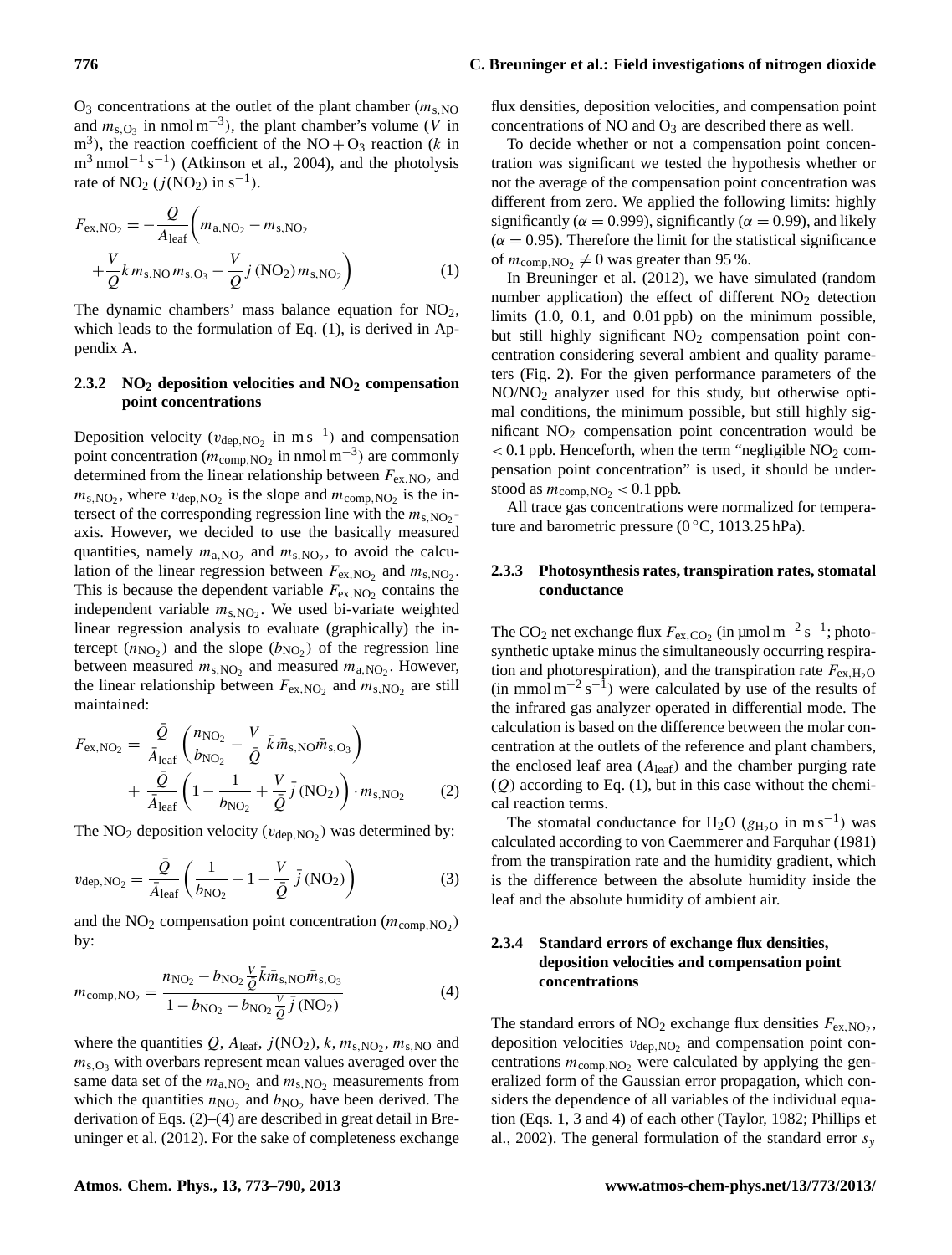of a quantity  $y = f(x_1, x_2, x_3, ..., x_n)$  reads as follows:

$$
s_y^2 = \sum_{i=1}^n \left(\frac{\partial y}{\partial x_i} \cdot s_{x,i}\right)^2 + 2 \cdot \sum_{i=1}^{n-1} \sum_{j=i+1}^n \frac{\partial y}{\partial x_i} \cdot \frac{\partial y}{\partial x_j}
$$
  
 
$$
\cdot s_{x,i} \cdot s_{x,j} \cdot r(x_i; x_j)
$$
 (5)

where  $r(x_i; x_j)$  are the correlation coefficients between each pairs of all  $x_i$  and  $x_j$ . For a detailed listing of all errorprone variables and the derivatives of  $\partial y/\partial x_i$  see Breuninger et al. (2012).

#### **2.4 Control of plant-physiological conditions**

As long-term field measurements may affect the enclosed plant parts we performed control experiments to check plant metabolic integrity. We determined the photosynthetic capacity of the enclosed spruce needles in comparison to a nonenclosed control. These measurements of in-situ  $CO<sub>2</sub>$  and H2O needle gas exchange in response to temperature, radiation,  $CO<sub>2</sub>$  mixing ratio and relative humidity were performed with a portable gas exchange system (WALZ GFS3000, Walz, Effeltrich/Germany). Light-response curves allowed the determination of the light compensation point  $(I_c)$  and the light saturation point  $(I<sub>s</sub>)$ . Furthermore, inorganic nutrient content (calcium, potassium, magnesium, manganese, phosphorus, sulfur, carbon and nitrogen) of the control and enclosed spruce needles were measured according to validated analytical methods by the **Bay**reuth **C**enter of **E**cology and **E**nvironmental **R**esearch (BayCEER). Therefore at first all the samples were ground by a ball mill. Carbon and nitrogen were measured by a C/H/N elemental analyzer by combusting the sample in an oxygen stream at temperatures of 900 ◦C with subsequent measurement by a thermal conductivity detector. The other elements were measured by using inductively coupled plasma optical emission spectrometry (ICP-OES).

# **2.5 Significance of NO<sup>2</sup> concentration differences**

Before calculating the  $NO_2$  exchange flux density ( $F_{ex,NO_2}$ ) the difference of the gas concentrations at the inlet and the outlet of the dynamic chamber  $\Delta m_{\text{NO}_2} = (m_{\text{a,NO}_2} - m_{\text{s,NO}_2}),$ i.e. the major component of this calculation, was checked for significance by the application of a t-test taking into account the individual concentration measurements of  $m_{s,NO_2}$ and  $m_{a,\text{NO}_2}$  during one measurement cycle (4 min). Outliers in the data sets were identified by the Nalimov-test. Concentration differences  $\Delta m_{\text{NO}_2}$  with statistical significance below 99 % ( $\alpha$  < 0.99) were not included in subsequent calculations. During the field experiment nearly 3000 pairs of  $m_{a,i}$  and  $m_{s,i}$  were obtained. After applying the significance criterion and the LOD around  $60\%$  of the NO<sub>2</sub> data pairs remained (see Breuninger et al., 2012).

**Table 1.** Overview of the ambient measurements. Parameters were measured near the dynamic plant chambers (16 m above ground within the canopy) except for global radiation, which was recorded above the canopy (31 m above ground).

|                                                | average           | range          |
|------------------------------------------------|-------------------|----------------|
| NO, ppb                                        | $0.19 \pm 0.17$   | $0.07 - 2.89$  |
| $NO2$ , ppb                                    | $2.46 \pm 1.42$   | $0.42 - 21.49$ |
| $O_3$ , ppb                                    | $47.12 \pm 11.67$ | 19.00-77.10    |
| $CO2$ , ppm                                    | $380 \pm 8$       | 293-409        |
| $H2O$ , ppth                                   | $13 \pm 2.6$      | $7 - 25$       |
| relative humidity, %                           | $70.5 \pm 17.4$   | $31.2 - 99.9$  |
| temperature, $^{\circ}$ C                      | $14.4 \pm 4.5$    | $3.8 - 27.7$   |
| PAR, $\mu$ mol m <sup>-2</sup> s <sup>-1</sup> | $265 \pm 402^*$   | $0 - 1910*$    |
| global radiation, $W m^{-2}$                   | $232 \pm 276^*$   | $0 - 1005*$    |

<sup>∗</sup> Daytime only data.

#### **3 Results**

#### **3.1 Microclimatic conditions**

Ambient concentrations of NO,  $NO_2$ ,  $O_3$ ,  $CO_2$ , and  $H_2O$ , relative humidity and air temperature were recorded during the entire EGER experiment (Table 1). Global radiation was determined on the top of the tower (31 m above ground, 8 m above the canopy). NO concentrations were mostly near the detection limit with some sporadic peaks. The  $NO<sub>2</sub>$  concentration varied between 0.4 and 21.5 ppb. The diel course exhibited generally higher  $NO<sub>2</sub>$  concentrations at night.  $O<sub>3</sub>$ mixing ratios ranged between 3 and 78 ppb with a gradual decline in the morning hours. Air temperature ranged from 4 to 28  $\degree$ C with a mean temperature of 14  $\degree$ C.

# **3.2 Plant physiological conditions after long-term enclosure**

Plant physiological processes such as photosynthesis and stomatal regulation can be affected by pollutants and the availability of mineral nutrition.  $CO<sub>2</sub>$  response and light response of  $CO<sub>2</sub>$  uptake are reported as quantitative measures (Selinger et al., 1986). With regard to that, an overview of the photosynthetic capacity of enclosed and control branches is given in Fig. 1. We distinguished between control (nonenclosed during the whole campaign) and enclosed branches as well as between young and older needles. The latter differentiation was made because  $CO<sub>2</sub>$  exchange rates may differ with needle age (Grennfelt et al., 1983; Wallin et al., 1992). The photosynthesis rates of our younger needles were around 50 % higher than the rate of the older needles. But enclosed and control needles were found to behave very similarly. The light compensation point  $(I_c)$  was in the range of 40 to 70 µmol photons m<sup>-2</sup> s<sup>-1</sup> and light saturation  $(I_s)$  was reached between 500 and 1100 µmol photons  $m^{-2} s^{-1}$ .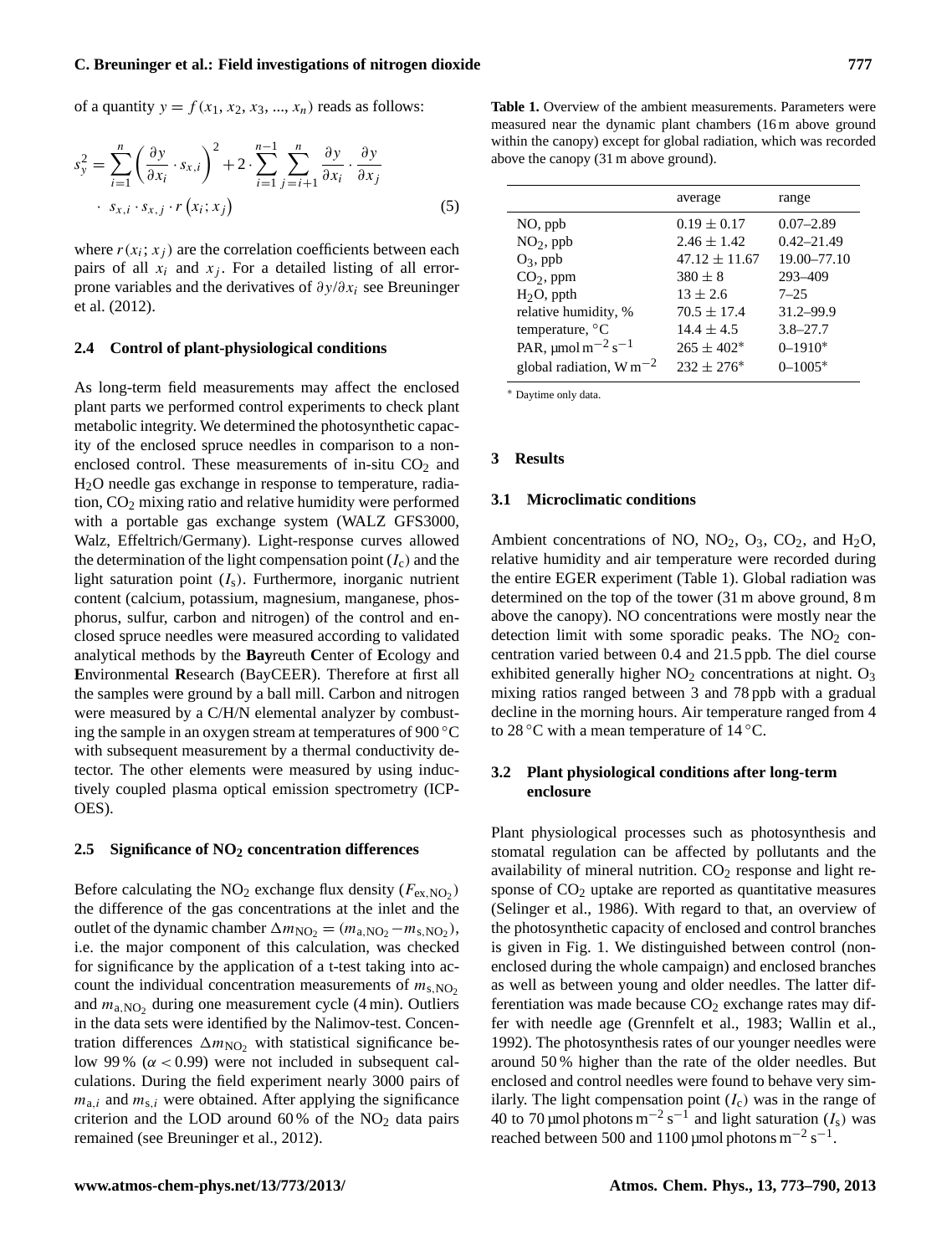

Fig. 1. Photosynthetic light response curves at ambient CO<sub>2</sub> concentration (370–390 ppm) of control and enclosed spruce needles. (a) Young control needles, **(b)** young enclosed needles, **(c)** older control needles, **(d)** older enclosed needles.

content due to the enclosure. A nutrient composition analysis of our needles (total carbon and nitrate concentrations as Additionally, we checked the changes of needles' nutrient well as calcium, magnesium, manganese, phosphate and sulfur) exhibited no substantial differences between the control and enclosed needles, except the potassium content which differed significantly between young control (6.9 mg g<sup>-1</sup> dw) and enclosed needles  $(8.6 \text{ mg g}^{-1} \text{ dw})$ .

### **3.3 Overview of plant chamber measurements**

An overview of the atmospheric concentrations of NO, NO<sub>2</sub>, and O3, as well as their exchange flux densities are reported in Table 2 together with the enclosure data of photosynthesis, transpiration, leaf conductance, light and temperature covering the entire period of the EGER field campaign. Corresponding diurnal variations of exchange flux densities of  $CO_2$ , H<sub>2</sub>O, NO, NO<sub>2</sub> and O<sub>3</sub> for spruce (plant chamber 1) for the entire study are presented in Fig. 2. NO concentrations  $(m<sub>s</sub>_{\text{NO}})$  inside the two sample chambers were on average 0.16 ppb during the day and 0.1 ppb at night approaching the limit of detection of the analyzer

 $(LOD(m<sub>NO</sub>) = 0.1$  ppb = 4.46 nmol m<sup>-3</sup>). NO<sub>2</sub> concentrations  $(m_{s,NO_2})$  ranged always above the limit of detection  $(LOD(m_{NO_2}) = 0.31$  ppb = 13.8 nmol m<sup>-3</sup>) with means for day and night around 2 ppb. High concentrations were observed peaking at 17 ppb for  $NO<sub>2</sub>$  and at 1.8 ppb for NO caused by rush-hour traffic in the morning between 06:00 and 12:00 resulting from a public road near the site.  $O_3$  concentrations  $(m_{s,O_3})$  were 40 ppb on average. Both branches displayed similar photosynthesis ( $F_{\text{ex,CO}_2}$ ), transpiration ( $F_{\text{ex,H}_2\text{O}}$ ) as well as leaf conductances of H<sub>2</sub>O ( $g_{\text{H}_2\text{O}}$ ).

# **3.4 NO<sup>2</sup> exchange flux density, deposition velocity and compensation point concentration**

Consideration of potential compensation point concentration and determination of the deposition velocity require a certain amount of data obtained under comparable plant physiological adjustments. For that, a suitable guide is the stomatal conductance for  $H_2O$  ( $g_{H_2O}$ ) because this parameter gives information about the condition of the plant affected by air temperature, radiation and water vapor deficit. Furthermore, NO<sup>2</sup> exchange is known to be strongly regulated by stomatal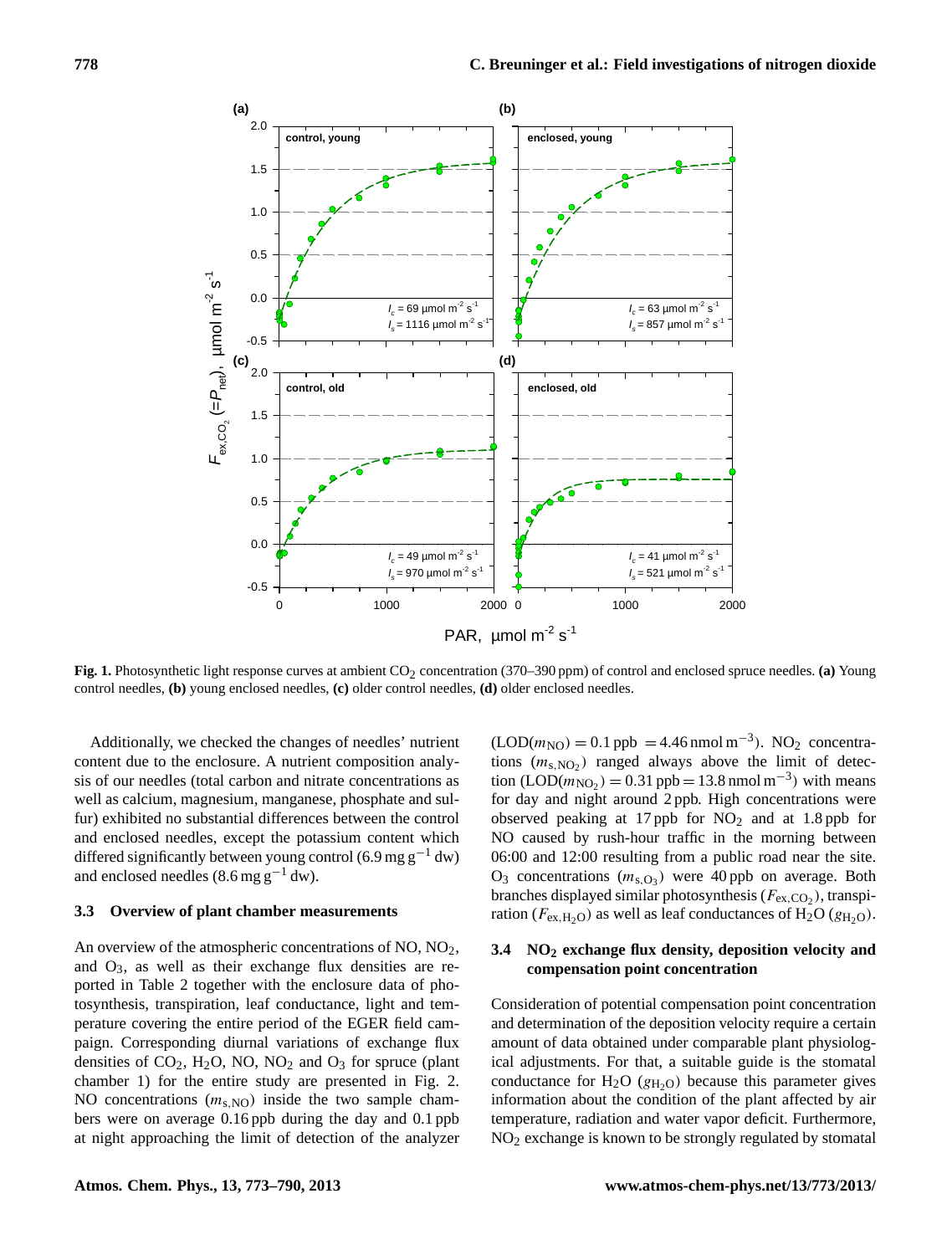| Table 2. Overview of chamber measurements for spruce (Picea abies). Given are mean data from 4 min average values from day and night |  |
|--------------------------------------------------------------------------------------------------------------------------------------|--|
| measurements. Values in brackets present the range of data.                                                                          |  |

|                                                                                                                                                                                        | plant chamber 1<br>day <sup>a</sup><br>night                                                                             |                                                                                                       | day <sup>a</sup>                                                                                                         | plant chamber 2<br>night                                                                             |
|----------------------------------------------------------------------------------------------------------------------------------------------------------------------------------------|--------------------------------------------------------------------------------------------------------------------------|-------------------------------------------------------------------------------------------------------|--------------------------------------------------------------------------------------------------------------------------|------------------------------------------------------------------------------------------------------|
| $m_{\rm s, NO}$ , ppb<br>$F_{\text{ex,NO}}$ , nmol m <sup>-2</sup> s <sup>-1</sup>                                                                                                     | $0.16 \pm 0.12$<br>$(0.10b-1.53)$<br>$-0.006 \pm 0.015$<br>$(-0.110 - 0.044)$                                            | $0.10 \pm 0.04$<br>$(0.10b-0.35)$<br>$0.009 \pm 0.005$<br>$(0.002 - 0.019)$                           | $0.16 \pm 0.13$<br>$(0.10b-1.75)$<br>$-0.005 \pm 0.007$<br>$(-0.026 - 0.090)$                                            | $0.09 \pm 0.04$<br>$(0.10b-0.35)$<br>$0.010 \pm 0.004$<br>$(0.002 - 0.023)$                          |
| $m_{\rm s,NO_2}$ , ppb<br>$F_{\text{ex,NO}_2}$ , nmol m <sup>-2</sup> s <sup>-1</sup><br>$v_{\text{dep,NO}_2}$ , mm s <sup>-1</sup>                                                    | $2.19 \pm 1.35$<br>$(0.73 - 17.19)$<br>$-0.011 \pm 0.015$<br>$(-0.079 - 0.058)$<br>$0.19 \pm 0.11$<br>$(0.07 - 0.35)$    | $2.28 \pm 1.31$<br>$(0.76 - 12.28)$<br>$-0.014 \pm 0.025$<br>$(-0.414 - 0.085)$                       | $2.13 \pm 1.27$<br>$(0.77 - 11.91)$<br>$-0.019 \pm 0.020$<br>$(-0.341 - 0.045)$<br>$0.24 \pm 0.11$<br>$(0.14 - 0.42)$    | $2.30 \pm 0.91$<br>$(0.66 - 7.63)$<br>$-0.013 \pm 0.022$<br>$(-0.205 - 0.155)$                       |
| $m_{\rm s,O_3}$ , ppb<br>$F_{\rm ex, O_3}$ , nmol m <sup>-2</sup> s <sup>-1</sup><br>$v_{\text{dep},O_3}$ , mm s <sup>-1</sup>                                                         | $40.80 \pm 11.88$<br>$(17.76 - 72.41)$<br>$-0.367 \pm 0.174$<br>$(-1.153 - 0.086)$<br>$0.22 \pm 0.11$<br>$(0.07 - 0.38)$ | $37.41 \pm 8.23$<br>$(21.31 - 63.41)$<br>$-0.019 \pm 0.316$<br>$(-0.889 - 0.293)$                     | $40.16 \pm 11.88$<br>$(15.58 - 72.95)$<br>$-0.386 \pm 0.156$<br>$(-1.167 - 0.152)$<br>$0.20 \pm 0.09$<br>$(0.06 - 0.32)$ | $40.42 \pm 10.80$<br>$(19.41 - 70.27)$<br>$-0.180 \pm 0.123$<br>$(-1.141 - 0.255)$                   |
| $F_{\rm ex,CO_2}$ , µmol m <sup>-2</sup> s <sup>-1</sup><br>$F_{\text{ex},\text{H}_2\text{O}}$ , mmol m <sup>-2</sup> s <sup>-1</sup><br>$g_{\text{H}_2\text{O}}$ , cm s <sup>-1</sup> | $-0.57 \pm 0.47$<br>$(-2.66 - 0.20)$<br>$0.07 \pm 0.06$<br>$(0-0.39)$<br>$0.03 \pm 0.04$<br>$(0 - 0.54)$                 | $0.09 \pm 0.07$<br>$(-0.05 - 0.34)$<br>$0.01 \pm 0.01$<br>$(0-0.03)$<br>$0.01 \pm 0.03$<br>$(0-0.07)$ | $-0.59 \pm 0.45$<br>$(-2.01 - 0.24)$<br>$0.09 \pm 0.06$<br>$(0-0.28)$<br>$0.05 \pm 0.06$<br>$(0-0.83)$                   | $0.13 \pm 0.07$<br>$(-0.77-0.52)$<br>$0.01 \pm 0.01$<br>$(0-0.03)$<br>$0.01 \pm 0.014$<br>$(0-0.17)$ |
| $T_{\text{leaf}}$ , °C<br>$RH_{\text{out}}, \%$<br>PAR, $\mu$ mol m <sup>-2</sup> s <sup>-1</sup>                                                                                      | $17.9 \pm 4.7$<br>$(6.5 - 38.7)$<br>$66.7 \pm 17.5$<br>$(32.3 - 99.9)$<br>$231 \pm 273$<br>$(0-1875)$                    | $11.3 \pm 2.8$<br>$(6.3 - 16.7)$<br>$85.4 \pm 11.1$<br>$(62.5 - 99.9)$                                | $18.3 \pm 4.9$<br>$(6.3 - 33.1)$<br>$66.0 \pm 17.8$<br>$(32.6 - 99.9)$<br>$255 \pm 280$<br>$(0-1848)$                    | $13.3 \pm 3.3$<br>$(6.3 - 22.4)$<br>$79.0 \pm 14.2$<br>$(40.3 - 99.9)$                               |

<sup>a</sup> Daytime values were used when global radiation > 5 W m<sup>-2</sup>, <sup>b</sup> Limit Of Detection (LOD).

conductance (Thoene et al., 1991; Geßler et al., 2000; Teklemariam and Sparks, 2006; Chaparro-Suarez et al., 2011). Hence, our data were classified into seven  $g_{H_2O}$  classes. Table 3 lists the ambient and plant conditions of the classes for each plant chamber.

Figure 3 shows the  $NO_2$  exchange rates  $F_{ex,NO_2}$  in relation to  $NO<sub>2</sub>$  concentrations (at the outlet of plant chamber 1) without classification and only filtering for (a) daytime conditions, (b) significance of  $NO<sub>2</sub>$  concentration differences, and (c) for concentration peaks of  $NO$ ,  $NO<sub>2</sub>$ , and  $O<sub>3</sub>$  from the advection from the country road near to the site (∼ 1.1 km). A closer look using leaf conductance classification furthers the understanding of the exchange (Fig. 4, plant chamber 1; Fig. 5, plant chamber 2). Deposition velocity  $v_{\text{dep, NO}_2}$  and compensation point concentration  $m_{\text{comp, NO}_2}$ was determined for each class. The details of statistical evaluation for all data are listed in Table 4. The behavior of both spruce branches was highly comparable to each other. The

bi-variate regression analysis of the concentrations at the dynamic chambers' inlet and the outlet  $(m_{a,NO_2})$  and  $m_{s,NO_2}$ ) for spruce showed a strong correlation between  $m_{a,\text{NO}_2}$ and  $m_{s,NO_2}$ . The regression coefficient  $R^2(m_{a,NO_2}, m_{s,NO_2})$ reached values between 0.8709 and 0.9951. The deposition velocity  $v_{\text{dep, NO}_2}$  derived from this analysis ranged between  $0.07$  and  $0.42$  mm s<sup>-1</sup>, and was found to clearly increase with leaf conductance. Both spruce branches showed a linearly correlated increase of  $NO<sub>2</sub>$  uptake with increasing leaf conductance. This circumstance is presented in Fig. 6, where the calculated deposition velocities  $v_{\text{dep, NO_2}}$  were plotted against stomatal leaf conductance  $g_{H_2O}$ .

The  $NO<sub>2</sub>$  compensation point concentrations  $m_{comp,NO<sub>2</sub>}$ were between  $2.4 \pm 9.63$  and  $29.0 \pm 16.30$  nmol m<sup>-3</sup> (0.05– 0.65 ppb), however, with significance probabilities for  $m_{\text{comp,NO}_2} \neq 0$  ranging from 19.98 to 91.22 %.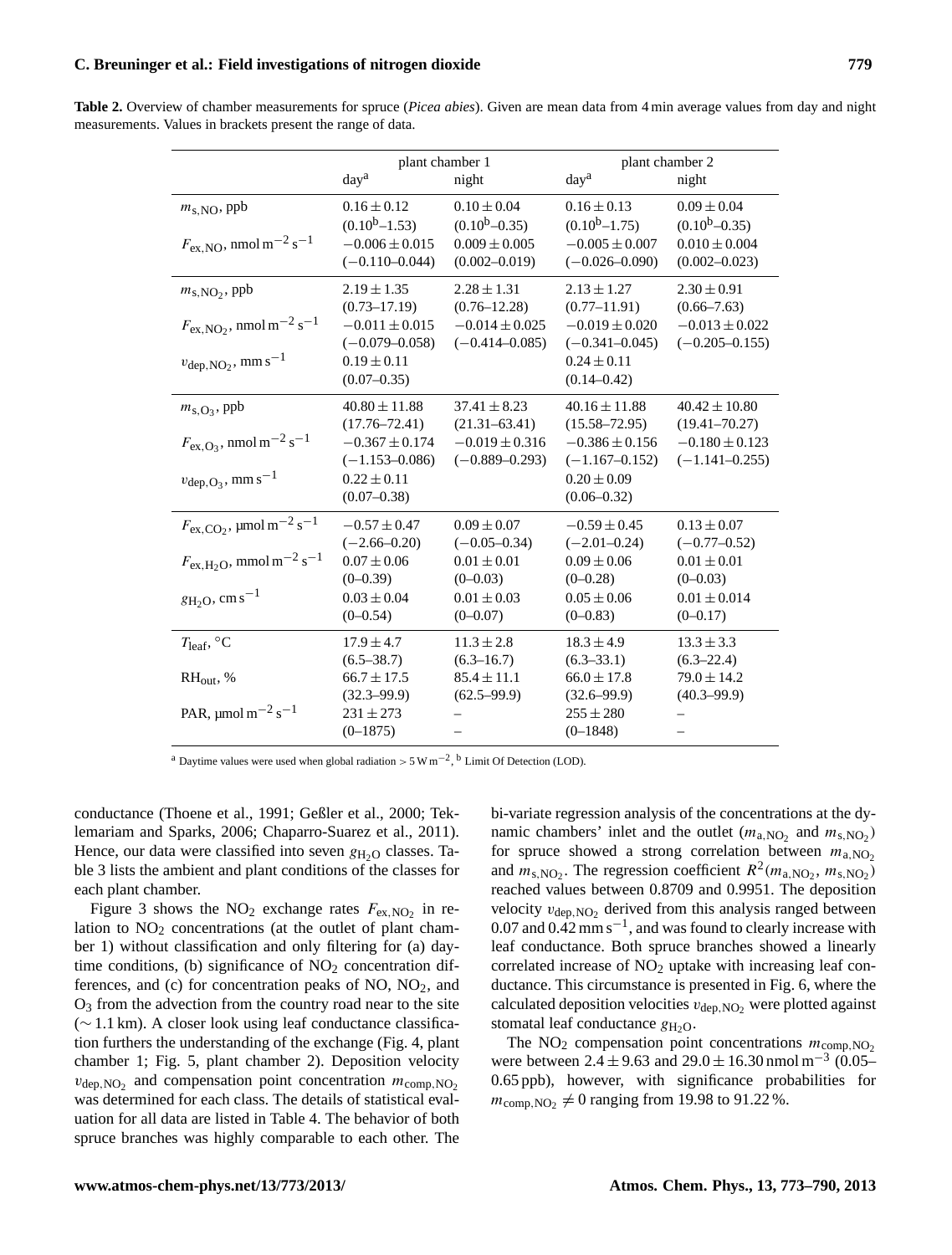

Fig. 2. Overview of exchange rates over the entire measurement period. (a) photosynthesis rate  $F_{ex,CO_2}$  (green line), PAR (orange line); (b) leaf temperature  $T_{\text{leaf}}$ ; (c) transpiration rate  $F_{\text{ex},\text{H}_2\text{O}}$  (blue line), leaf conductance ( $g_{\text{H}_2\text{O}}$ ) (black line); (d) O<sub>3</sub> exchange flux  $F_{\text{ex},\text{O}_3}$  (red line); (e) NO<sub>2</sub> exchange flux  $F_{\text{ex,NO}_2}$  (light blue line); (f) NO exchange flux  $F_{\text{ex,NO}}$  (green line).  $F_{\text{ex,O}_3}$ ,  $F_{\text{ex,NO}_2}$ ,  $F_{\text{ex,NO}}$  based on data 5 Δ*mi* = (*ma,i* – *ms,i*) and their errors are shown as gray areas. pairs which were significant for  $\Delta m_i = (m_{a,i} - m_{s,i})$  and their errors are shown as gray areas.

## **4 Discussion**

## **4.1 Effects on enclosed plants**

Application of a chamber system which encloses plants or parts of plants requires the control of plant conditions in order to be certain that observations and data are transferable and not created under unnatural conditions. It is important to make sure that the plant is not affected by the chamber, especially for long-term studies. Consequently, we controlled the status of the plants after field experiments. We could not identify visual differences between enclosed and nonenclosed plant material. Moreover, no variations in physiological performance were detectable. The photosynthetic capacities of enclosed and control needles were similar and in the same range as the results of independent measurements of photosynthetic light response curves of several spruce trees using the same gas exchange system during the same experiment period (data not shown). Also the differences of the light compensation points  $(I_c)$  and light saturation points  $(I_s)$  between enclosed and control needles were small. Our values correspond to literature values specified for sun shoots of coniferous trees under conditions of ambient CO<sub>2</sub>

and optimal temperature ( $I_c = 30-40$  µmol photons m<sup>-2</sup> s<sup>-1</sup>,  $I_s = 800 - 1000$  µmol photons m<sup>-2</sup> s<sup>-1</sup>; Larcher, 2003).

Mineral nutrient concentrations may differ within species in relation to age and also between tissues (Bates, 1971; Foulds, 1993). Furthermore, it is known that the nutritional status influences the photochemical activity of plants (Pflüger and Mengel, 1972; Burns, 1992). For longer enclosure studies it is of interest that plant species efficiently withdraw nutrients from leaves prior to senescence (Langkamp and Dalling, 1982, 1983; Lohman et al., 1994; Buchanan-Wollaston, 1997). The analysis of the nutrient composition of the needles also showed no obvious differences, with the exception of potassium. The higher concentration of potassium was found for the young enclosed needles but the concentration was in a normal range, which is specified in the literature to be between 5 and 70 mg  $g^{-1}$  dw (Frey and Lösch, 2004). Potassium is needed during leaf development and it is responsible for the maintenance of the status of plasma swelling. A potassium deficit can be identified by tips of needles drying out and by premature shedding of needles (Larcher, 2003). Such symptoms were not observed. However, as the low concentration of potassium in the young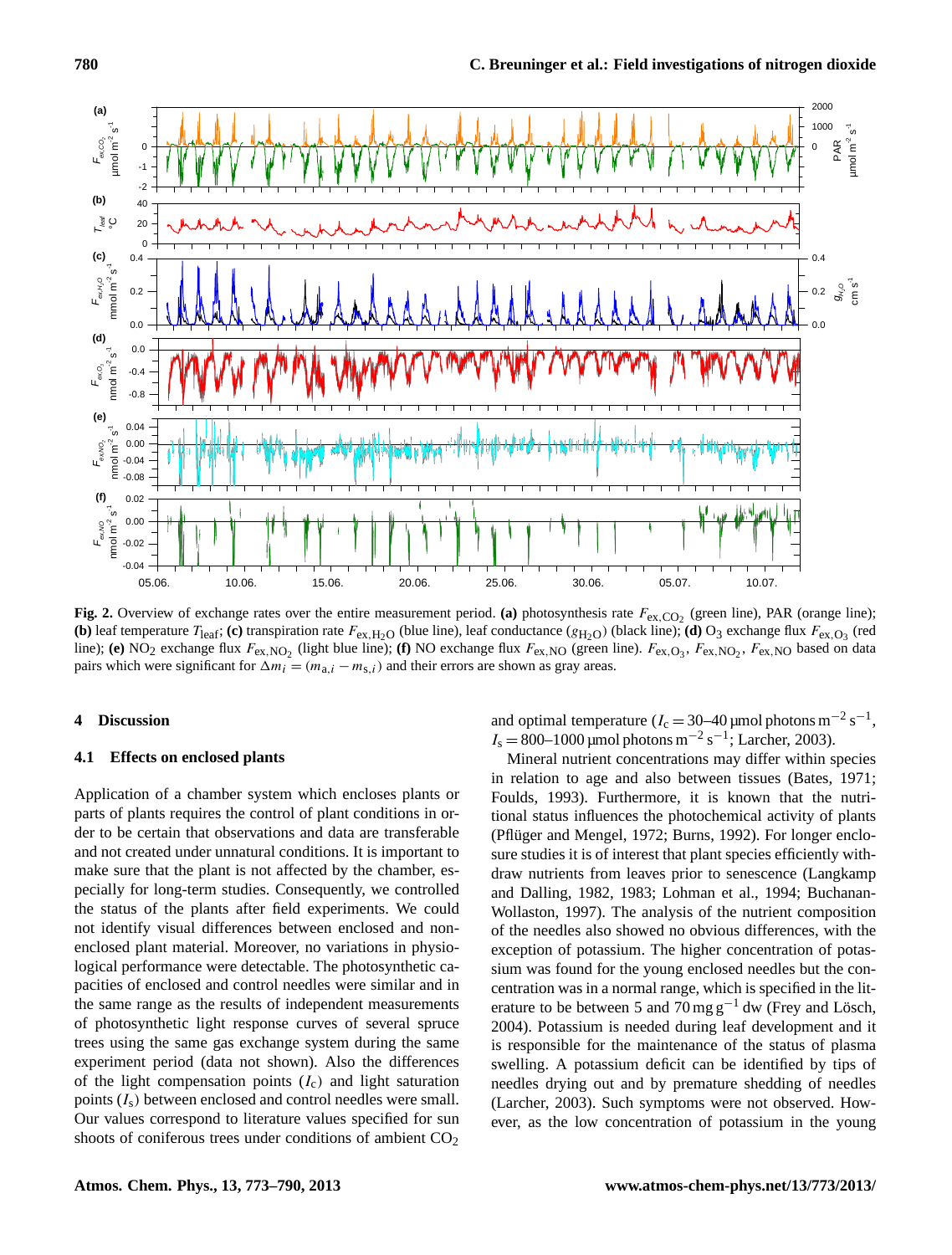Table 3. Definition of the classes of leaf conductances, which were used for the classification of measured data. All displayed data are mean values. Leaf conductances  $(g_{H_2O})$  are listed once calculated on basis of projected leaf area and once on total leaf surface area.

|                 | class                                                                                           |                                                                                                                                             |                                                                                       | 2                                                                                     | 3                                                                                     | 4                                                                                     | 5                                                                                     | 6                                                                                     | 7                                                                                     |
|-----------------|-------------------------------------------------------------------------------------------------|---------------------------------------------------------------------------------------------------------------------------------------------|---------------------------------------------------------------------------------------|---------------------------------------------------------------------------------------|---------------------------------------------------------------------------------------|---------------------------------------------------------------------------------------|---------------------------------------------------------------------------------------|---------------------------------------------------------------------------------------|---------------------------------------------------------------------------------------|
|                 | $g_{H2O}$<br>projected<br>$A_{\text{leaf}}$                                                     | $\rm cm\,s^{-1}$                                                                                                                            | $0.01 - 0.025$                                                                        | $0.025 - 0.06$                                                                        | $0.06 - 0.08$                                                                         | $0.08 - 0.1$                                                                          | $0.1 - 0.13$                                                                          | $0.13 - 0.16$                                                                         | $0.16 - 1.0$                                                                          |
|                 | $g_{H2O}$<br>total $A_{\text{leaf}}$                                                            | $\rm cm\,s^{-1}$                                                                                                                            | $0.004 - 0.01$                                                                        | $0.01 - 0.02$                                                                         | $0.02 - 0.03$                                                                         | $0.03 - 0.04$                                                                         | $0.04 - 0.05$                                                                         | $0.05 - 0.06$                                                                         | $0.06 - 0.4$                                                                          |
| plant chamber 1 | <b>PAR</b><br>$T_{\rm air}$<br>RH<br>$F_{\text{ex,CO}_2}$<br>$F_{\text{ex},\text{H}_2\text{O}}$ | $\mu$ mol m <sup>-2</sup> s <sup>-1</sup><br>$\rm ^{\circ}C$<br>$\%$<br>$\mu$ mol m <sup>-2</sup> s <sup>-1</sup><br>$mmol\,m^{-2}\,s^{-1}$ | $130 \pm 261$<br>$18.8 \pm 4.9$<br>$54 \pm 17$<br>$-0.15 \pm 0.12$<br>$0.03 \pm 0.02$ | $200 \pm 334$<br>$16.8 \pm 4.9$<br>$64 \pm 18$<br>$-0.37 \pm 0.22$<br>$0.05 \pm 0.04$ | $253 \pm 311$<br>$16.5 \pm 4.2$<br>$64 \pm 16$<br>$-0.62 \pm 0.26$<br>$0.08 \pm 0.05$ | $279 \pm 300$<br>$15.7 \pm 3.7$<br>$67 \pm 14$<br>$-0.74 \pm 0.31$<br>$0.09 \pm 0.05$ | $297 \pm 312$<br>$14.3 \pm 3.8$<br>$69 \pm 14$<br>$-0.86 \pm 0.37$<br>$0.10 \pm 0.06$ | $355 \pm 335$<br>$13.9 \pm 3.6$<br>$70 \pm 13$<br>$-1.02 \pm 0.42$<br>$0.11 \pm 0.07$ | $319 \pm 365$<br>$12.0 \pm 3.4$<br>$80 \pm 14$<br>$-1.05 \pm 0.46$<br>$0.09 \pm 0.08$ |
| plant chamber 2 | PAR<br>$T_{\rm air}$<br>R <sub>H</sub><br>$F_{\text{ex,CO}_2}$<br>$F_{\rm ex,H_2O}$             | $\mu$ mol m <sup>-2</sup> s <sup>-1</sup><br>$\rm ^{\circ}C$<br>$\%$<br>$\mu$ mol m <sup>-2</sup> s <sup>-1</sup><br>$mmol\,m^{-2}\,s^{-1}$ | $51 \pm 158$<br>$16.9 \pm 4.7$<br>$63 \pm 19$<br>$-0.03 \pm 0.11$<br>$0.02 \pm 0.02$  | $157 \pm 251$<br>$17.4 \pm 5.1$<br>$61 \pm 19$<br>$-0.25 \pm 0.22$<br>$0.06 \pm 0.05$ | $279 \pm 353$<br>$17.4 \pm 4.7$<br>$59 \pm 17$<br>$-0.53 \pm 0.26$<br>$0.10 \pm 0.06$ | $336 \pm 387$<br>$16.8 \pm 4.2$<br>$61 \pm 16$<br>$-0.67 \pm 0.31$<br>$0.11 \pm 0.07$ | $278 \pm 290$<br>$15.8 \pm 3.9$<br>$66 \pm 14$<br>$-0.77 \pm 0.31$<br>$0.11 \pm 0.06$ | $320 \pm 307$<br>$14.6 \pm 3.7$<br>$69 \pm 14$<br>$-0.88 \pm 0.36$<br>$0.11 \pm 0.06$ | $322 \pm 329$<br>$12.6 \pm 3.5$<br>$77 \pm 16$<br>$-0.98 \pm 0.42$<br>$0.09 \pm 0.06$ |



**Fig. 3.** NO<sub>2</sub> exchange flux density  $(F_{\text{ex,NO}_2})$  vs. NO<sub>2</sub> concentration measured at the outlet of the dynamic plant chamber  $(m_{s,NO_2})$ of Picea abies 1 over the entire measuring period. Data were filtered for daytime conditions, period of possible advection and significance of  $\Delta m_{\text{NO}_2} = (m_{\text{a},NO_2} - m_{\text{s},\text{NO}_2})$ .  $F_{\text{ex},\text{NO}_2}$  were calculated according to Eq. (1), their standard errors according to Eq. (7).

needles did not reach potassium deficiency (Pflüger and Mengel, 1972; Sieghardt, 1988; Larcher, 2003), we do not consider these differences as a sign of a harmful effect of the chamber.

In summary our data sets give good reason to assume that the enclosed branches were not harmed by the chambers.

#### **4.2 NO<sup>2</sup> exchange with leaves**

Under field conditions an increase in  $NO<sub>2</sub>$  uptake was found in relation to increasing  $NO<sub>2</sub>$  concentrations. This agrees with previous studies (Rondón et al., 1993; Thoene et al., 1991; Weber and Rennenberg, 1996; Geßler et al., 2002; Chaparro-Suarez, 2011) and confirms the assumption that  $NO<sub>2</sub>$  exchange is driven by the  $NO<sub>2</sub>$  concentration difference between atmosphere and the gaseous phase of the leaf interior. Up to now,  $NO<sub>2</sub>$  emission has been found only at (very) low atmospheric  $NO<sub>2</sub>$  concentrations.  $NO<sub>2</sub>$  emissions have been measured in several studies. Teklemariam and Sparks (2006) reported emissions from four species (wheat, corn, sunflower, and Madagascar periwinkle) that ranged between 36.8 and 101.0 pmol m<sup>-2</sup> s<sup>-1</sup>. Sparks et al. (2001) observed NO<sub>2</sub> emissions up to 50 pmol  $m^{-2} s^{-1}$  from several tropical trees and Hereid and Monson (2001) from fieldgrown corn.  $NO<sub>2</sub>$  emissions from spruce needles were reported by Rondón et al. (1993) and Geßler et al. (2002). In the present study the significant leaf emission of  $NO<sub>2</sub>$  from spruces varied between 0.07 and 58 pmol  $\text{m}^{-2}$  s<sup>-1</sup>. However, the emissions were very low compared to the  $NO<sub>2</sub>$  exchange flux densities. Furthermore, the released  $NO<sub>2</sub>$  may represent a release from the leaf surface instead of being an emission from inside the leaves. Evidence for this is given by the separation and classification of the  $NO<sub>2</sub>$  exchange flux densities for leaf conductance (see Figs. 4 and 5). It became apparent that at higher classes (i.e. higher leaf conductance) the  $NO<sub>2</sub>$ emission decreased and the compensation point concentration declined.

Deposition fluxes of  $NO<sub>2</sub>$  observed in our field study for spruce varied between  $-0.078$  and  $-0.018$  nmol m<sup>-2</sup> s<sup>-1</sup>. These fluxes are much lower than  $NO<sub>2</sub>$  deposition fluxes reported by Thoene et al. (1996) of 1.88 to 0.03 nmol m<sup>-2</sup> s<sup>-1</sup>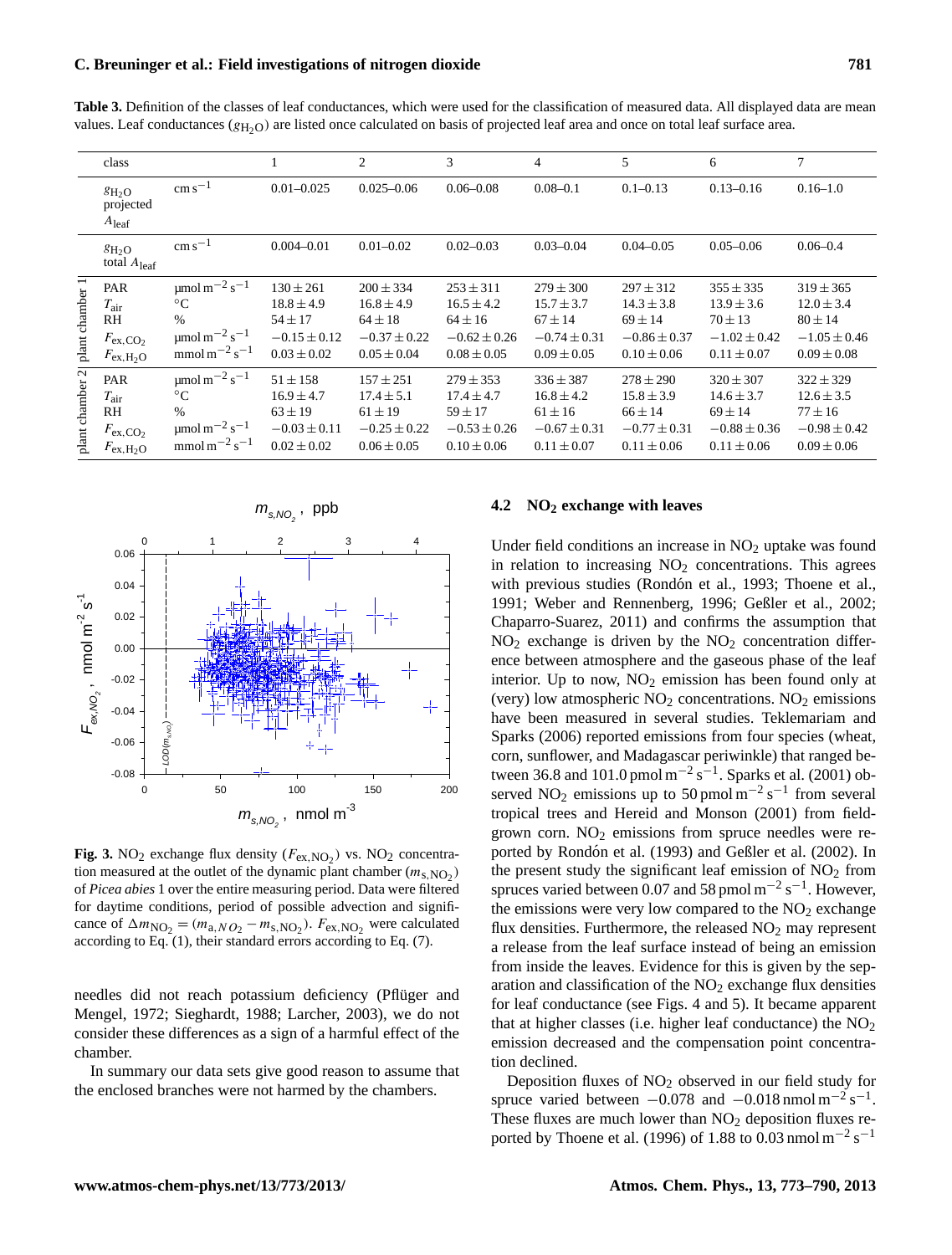



**Fig. 4.** NO<sub>2</sub> exchange flux densities ( $F_{\text{ex,NO}_2}$ ) of *Picea abies* 1 at **Fig. 5.** NO<sub>2</sub> exc various  $NO_2$  concentrations measured at the outlet of the dynamic various  $NO_2$  corplant chamber  $(m<sub>s,NO<sub>2</sub></sub>)$ . Data were filtered for daytime conditions plant chamber (*n* and periods of possible advection. Only data pairs whose difference and period of possible advection. Only data pairs whose difference chamber was statistically significant  $\Delta m_{\text{NO}_2} = (m_{\text{a,NO}_2} - m_{\text{s,NO}_2})$  chamber was statistically *were applied. Data were separated and classified for lear con-* were applied. L<br>ductance (class 1–7, **a–g**). NO<sub>2</sub> compensation point concentration ductance (class 1  $(m_{\text{comp,NO}_2})$  is represented by red filled circle. Blue line is calcu-<br> $(m_{\text{comp,NO}_2})$  is represented by red filled circle. Blue line is calcudicates the limit of detection (3 $\sigma$ -definition) for NO<sub>2</sub> concentration dicates the limit *n*etation *indicates representation* in the line indicate the line indicate the line indicate the line in the line in the line of detection (30-definition) for  $\alpha$ various  $NO<sub>2</sub>$  concentrations measured at the outlet of the dynamic of NO2 concentrations at the inlet and outlet of the dynamic plant were applied. Data were separated and classified for leaf conlated according to Eq. (2) and represents  $v_{\text{dep, NO}_2}$ . Dashed line inmeasurements.

 $\mathbf{F}_{\mathbf{R}}$  ( $\mathbf{F}_{\mathbf{R}}$ ) of *Picea abies* 1 at **Fig. 5.** NO<sub>2</sub> exchange flux densities ( $F_{\text{ex,NO}_2}$ ) of *Picea abies* 2 at  $\frac{3}{2}$  concentrations measured at the outlet of the dynamic plant chamber  $(m_{s, NO_2})$ . Data were filtered for day time conditions ta pairs whose difference and period of possible advection. Only data pairs whose difference  $\frac{1}{2}$  $S_2 = (m_{a,NO_2} - m_{s,NO_2})$  chamber was statistical significant  $\Delta m_{NO_2} = (m_{a,NO_2} - m_{s,NO_2})$ tion point concentration ductance (class 1–7, **a–g**). NO<sub>2</sub> compensation point concentration Firele. Blue line is calcu-<br>  $(m_{\text{comp},\text{NO}_2})$  is represented by red filled circle. Blue line is calcu-<br>  $\frac{1}{2}$   $\frac{1}{2}$   $\frac{1}{2}$  and  $\frac{1}{2}$  and  $\frac{1}{2}$   $\frac{1}{2}$  and  $\frac{1}{2}$   $\frac{1}{2}$  and  $\frac{1}{2}$   $\frac{1}{2}$  a) for NO<sub>2</sub> concentration dicates the limit of detection (3 $\sigma$ -definition) for NO<sub>2</sub> concentration various NO<sub>2</sub> concentrations measured at the outlet of the dynamic of  $NO<sub>2</sub>$  concentrations at the inlet and outlet of the dynamic plant were applied. Data were separated and classified for leaf conlated according to Eq. (2) and represents  $v_{\text{dep, NO}_2}$ . Dashed line inmeasurements.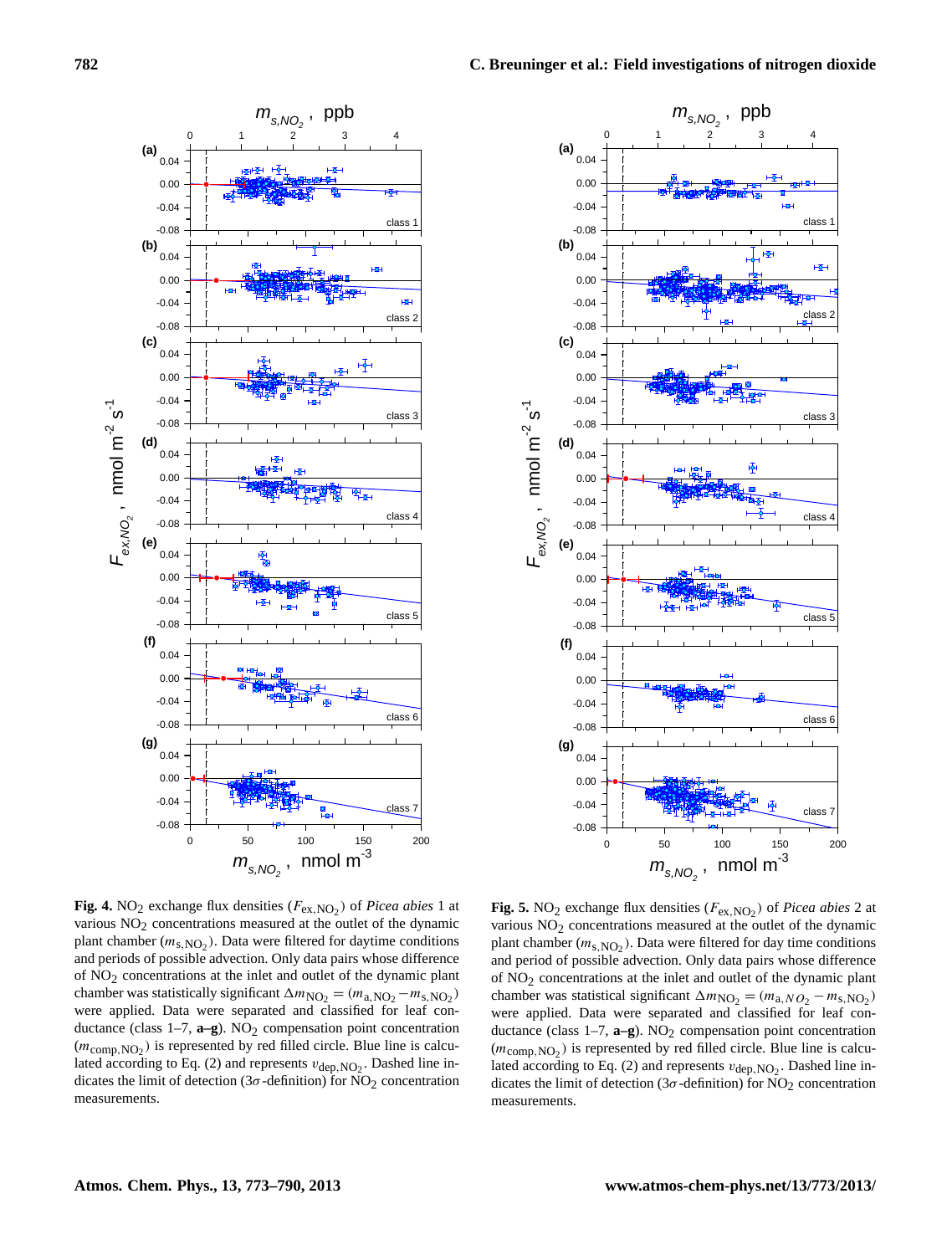

**Fig. 6.** NO<sub>2</sub> deposition velocities ( $v_{\text{dep, NO2}}$ ) in relationship to the stomatal leaf conductance  $(g_{H_2O})$ . Deposition velocities were determined for each class of leaf conductance (see Sect. 3.4) therefore  $v_{\text{dep, NO}_2}$  represents averages for these data sets.

for spruce, or by Sparks et al. (2001) of 1.55 to  $0.15$  nmol m<sup>-2</sup> s<sup>-1</sup> for several tropical trees. These discrepancies to our values might be related to different detection techniques for  $NO<sub>2</sub>$ . Thoene et al. (1996) used a non-specific molybdenum converter for  $NO<sub>2</sub>$ , while Sparks et al. (2001) used a liquid phase chemiluminescence detector (luminol reaction). Both techniques interfere with other oxidized nitrogen compounds. Our data are based on the use of a blue light converter, which is highly specific for  $NO<sub>2</sub>$  measurements. Very similar deposition fluxes of up to 0.3 nmol  $m^{-2} s^{-1}$  (at 5 ppb) were reported for five European tree species (*Betula pendula*, *Fagus sylvatica*, *Quercus robur*, *Quercus ilex*, *Pinus sylvestris)* by Chaparro-Suarez et al. (2011) using a different photolytic converter (PLC 762, Ecophysics, Switzerland). Furthermore, our data are in close accordance with NO<sup>2</sup> deposition fluxes reported by Geßler et al. (2002), ranging between 0.12 and 0.02 nmol  $m^{-2} s^{-1}$ , also using an Ecophysics photolytic converter. Thus, discrepancies reported in the literature may be understood to be caused by the use of insufficiently specific NO<sub>2</sub>-detection techniques. However, it might be discussed, whether or not those measurements which have used either non-photolytic converters (molybdenum or ferrous sulphate) or the luminol technique are just measurement artefacts or reflect additional (extra?) fluxes of PAN, HONO, HNO<sub>3</sub>, ethyl nitrite, and ethyl-, methyl-, npropyl-, and n-butyl nitrate. All of these compounds generate positive interferences to the detection of  $NO<sub>2</sub>$ , partly up to 100 % (see Table 2 in Breuninger et al, 2012). Therefore, if those compounds may be actually emitted from vegetation elements, either biologically or by surface (catalytic) reactions, then those measurements would be (a) an indication of additional N-fluxes (hard to quantify), but (b) would fake enhanced NO<sub>2</sub> compensation point concentrations.

#### **4.3 Deposition velocities of NO<sup>2</sup>**

NO<sup>2</sup> deposition velocities exhibited values between 0.07 and 0.42 mm s−<sup>1</sup> for spruce. These values were in accordance with the lowest values reported up to now of  $0.09 \text{ mm s}^{-1}$ for spruce under controlled field conditions (Geßler et al., 2002). In contrast, Thoene et al. (1991, 1996) described values ranging from  $0.4$  to  $0.9$  mm s<sup>-1</sup> for laboratory measurements. Rondón et al. (1993) reported even much higher values from 1.8 to 2.1 mm s<sup>-1</sup>.

As indicated in the previous section, differences between the data of our study and those of previous studies are most likely due to non-specific  $NO<sub>2</sub>$  analyzers applied in the previous studies. Furthermore, discrepancies may also be due to the fact that some authors have neglected gas-phase reactions in the dynamic chambers all together, some excluded them by using corresponding set-ups, and some tried to compensate them by application of an empty chamber ("reference chamber") (Rondón et al., 1993; Geßler et al., 2000, 2002; Hereid and Monson, 2001; Sparks et al., 2001; Raivonen et al., 2009). Furthermore, different deposition velocities at leaf level may be related to different ages of the enclosed plant material. Grennfelt et al. (1983) reported higher deposition velocities for 1-yr-old needles compared to current year needles. Unfortunately, studies about gas exchange differences depending on needle age are very rare.

Many of the reported  $NO<sub>2</sub>$  deposition velocities have been obtained by micrometeorological measurements (aerodynamic gradient or eddy covariance; corresponding data for  $NO<sub>2</sub>$  deposition velocity, for both foliar and non-foliar sites, refer usually to the projected (soil) area). However, those measurements generally do not consider gas exchange with the soil, surface reactions on soil and vegetation elements, and reactions with radicals. For example reactions with VOCs (emitted from plants) are involved, though not taken into account.  $NO<sub>2</sub>$  deposition velocities (projected soil area) of 0.35 mm s−<sup>1</sup> are reported by Pilegaard et al. (1998) for wheat fields, and 2 to  $6 \text{ mm s}^{-1}$  for a fruit orchard by Walton et al. (1997). Monthly mean values (January to October) for an oak forest ranged between 0.2 and 6.4 mm s−<sup>1</sup> (Puxbaum and Gregori, 1998),  $v_{\text{dep, NO}_2} = 2 \text{ mm s}^{-1}$  for a deciduous forest were reported by Horii et al. (2004).

To compare deposition velocities measured over the canopy with those measured at leaf-level (dynamic chambers), deposition velocity data per projected needle area must be converted by multiplying the measured deposition velocity with the leaf area index (LAI). According to Rondón et al. (1993) the existence of a compensation point concentration can be also be considered by  $v_{\text{den NO}}^{\text{LAI, corrected}}$  $L$ AI, corrected  $= v_{\text{dep, NO}_2}^{\text{LAI}}$ .  $(1-m_{\text{comp,NO}_2}/m_{\text{s,NO}_2})$ , where  $v_{\text{dep,NO}_2}^{\text{LAI}}$  is the LAI converted deposition velocity,  $m_{\text{comp,}NO_2}$  the NO<sub>2</sub> compensation point concentration (see Sect. 4.4) and  $m_{s,NO_2}$  is the mean NO<sub>2</sub> concentration during the period. Table 5 presents the corrected NO<sup>2</sup> deposition velocities determined for each class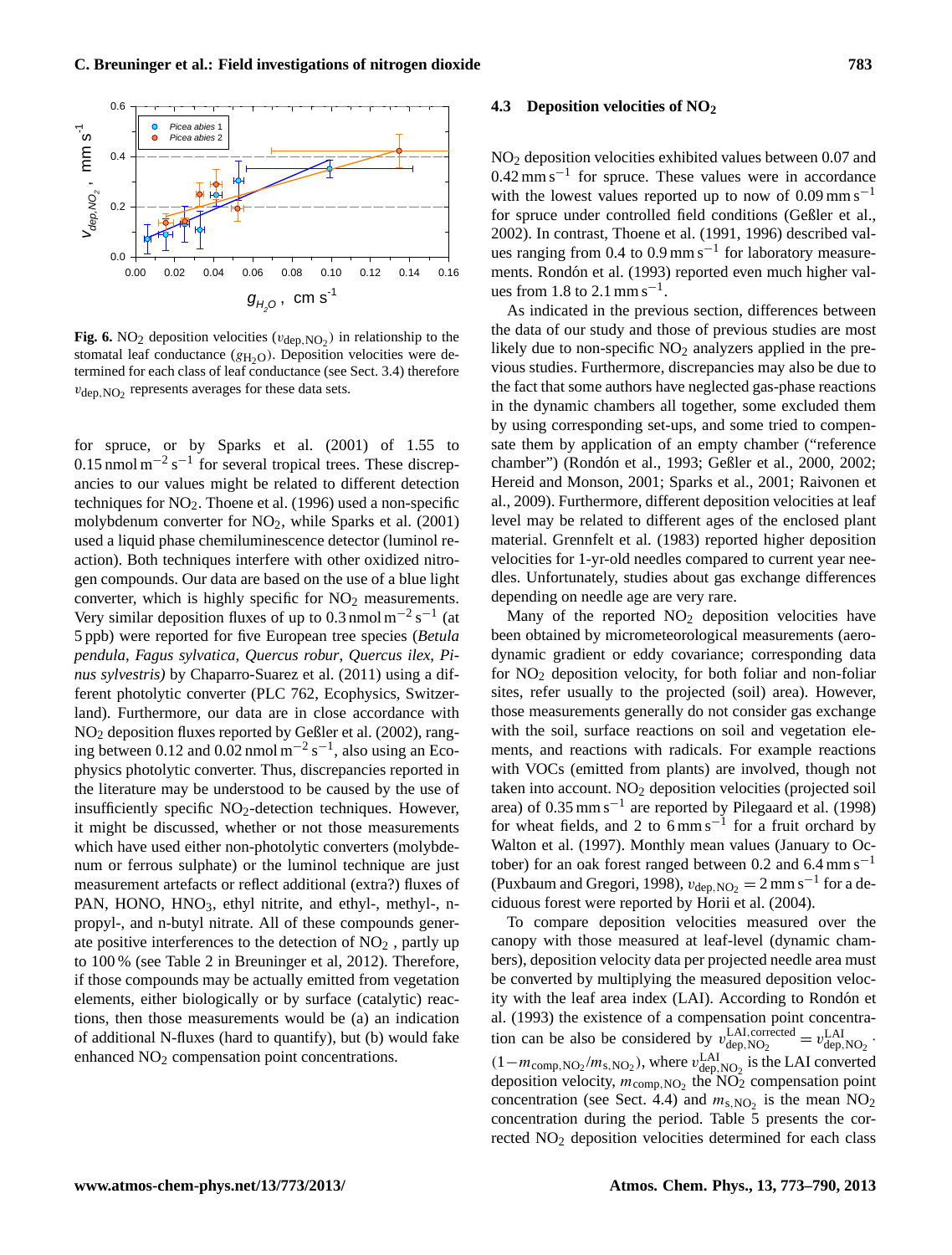Table 4. Parameters of NO<sub>2</sub> field measurements of bi-variate weighted linear least-squares fitting regression analysis (standard error of  $m_{s,NO_2}$  and  $m_{a,NO_2}$  considered). Data were separated for leaf conductance  $g_{H_2O}$  and classified intoclasses 1–7. Only significant data of  $\Delta m_{\text{NO}_2} = (m_{\text{a,NO}_2} - m_{\text{s,NO}_2})$  were applied.

| class          | $\boldsymbol{N}$<br>$\lceil 1 \rceil$ | $R^2(m_{\rm a, NO_2}, m_{\rm s, NO_2})$<br>$[1]$ | $m_{\text{comp, NO}_2}$<br>nmol m $^{-3}$ | $P(m_{\text{comp, NO}_2} \neq 0?)$<br>% | $v_{\rm dep,NO_2}$<br>$\text{mm s}^{-1}$ |
|----------------|---------------------------------------|--------------------------------------------------|-------------------------------------------|-----------------------------------------|------------------------------------------|
|                |                                       |                                                  |                                           |                                         |                                          |
|                | Picea abies 1                         |                                                  |                                           |                                         |                                          |
| 1              | 91                                    | 0.8939                                           | $14.0 \pm 33.4$                           | $32.50$ (ns)                            | $0.07 \pm 0.06$                          |
| $\overline{c}$ | 102                                   | 0.8886                                           | $22.7 \pm 30.5$                           | 54.16 (ns)                              | $0.09 \pm 0.06$                          |
| 3              | 47                                    | 0.8709                                           | $13.9 \pm 36.7$                           | $29.30$ (ns)                            | $0.13 \pm 0.07$                          |
| $\overline{4}$ | 52                                    | 0.9401                                           | $-24.3 \pm 35.6$                          | $50.11$ (ns)                            | $0.11 \pm 0.08$                          |
| 5              | 55                                    | 0.9248                                           | $23.1 \pm 14.4$                           | 88.43 (ns)                              | $0.25 \pm 0.05$                          |
| 6              | 35                                    | 0.9263                                           | $29.0 \pm 16.3$                           | $91.22$ (ns)                            | $0.30 \pm 0.08$                          |
| 7              | 75                                    | 0.8861                                           | $2.4 \pm 9.6$                             | $19.98$ (ns)                            | $0.35 \pm 0.03$                          |
|                | Picea abies 2                         |                                                  |                                           |                                         |                                          |
| 1              | 43                                    | 0.9702                                           | $6860 \pm 12428$                          | $4.37$ (ns)                             | $-0.002 \pm 0.04$                        |
| $\overline{c}$ | 165                                   | 0.9075                                           | $-16.7 \pm 13.9$                          | $76.78$ (ns)                            | $0.14 \pm 0.04$                          |
| 3              | 87                                    | 0.8783                                           | $-13.6 \pm 19.5$                          | $51.48$ (ns)                            | $0.14 \pm 0.02$                          |
| 4              | 59                                    | 0.8545                                           | $16.5 \pm 15.3$                           | $71.75$ (ns)                            | $0.25 \pm 0.05$                          |
| 5              | 74                                    | 0.9876                                           | $14.5 \pm 13.2$                           | $72.44$ (ns)                            | $0.29 \pm 0.06$                          |
| 6              | 43                                    | 0.8912                                           | $-34.0 \pm 22.6$                          | $86.02$ (ns)                            | $0.19 \pm 0.05$                          |
| 7              | 140                                   | 0.8106                                           | $7.4 \pm 6.4$                             | 74.92 (ns)                              | $0.42 \pm 0.07$                          |

ns = not significantly different from zero for  $m_{\text{comp, NO}_2} \neq 0$  (see Sect. 3.4).

of leaf conductance. The application of this correction for the NO<sup>2</sup> compensation point concentration according to Rondon´ et al. (1993) results in 11–37 % lower deposition velocities. The average value of  $v_{\text{den NO}}^{\text{LAI, corrected}}$ LAI, corrected was  $0.98 \text{ mm s}^{-1}$ , which dep, NO<sub>2</sub> is one order of magnitude lower than the reported averaged and corrected  $NO<sub>2</sub>$  deposition velocity per ground area for a spruce stand by Rondón et al. (1993). These large differences may be partly explained by fluctuations over the whole tree stand as argued by Rondón et al. (1993) who considered their converted deposition velocities to be upper limits measured at the tree top. We determined our values at branches in the middle of the canopy. The radiation intensity and thus the stomatal conductance in the forest probably differs upwards to the top of canopy and downwards to the ground.

The demonstrated stomatal regulation of the  $NO<sub>2</sub>$  uptake fits with the results of previous experiments with five European tree species (Chaparro-Suarez et al., 2011) and with laboratory studies of young spruce trees under controlled conditions (Breuninger et al., 2012). Figure 7 presents the deposition velocities in relationship to the stomatal conductance determined by this study in combination with the results of the studies mentioned before. Regardless of plant species or cultivation the NO<sub>2</sub> deposition velocities of all investigated plants are well correlated with stomatal conductance. Obviously, the plant specific characteristics or the habitat conditions have only small effects on the uptake rate of  $NO<sub>2</sub>$ . This more comprehensive view intensified the impression that the  $NO<sub>2</sub>$  uptake rate of plants can be roughly

**Table 5.** Averages of NO<sub>2</sub> deposition velocities  $(v_{\text{dep},i}^{\text{LAI}} \text{ in mm s}^{-1})$ per ground area (LAI) and  $v_{\text{dep, NO}_2}^{\text{LAI}}$  corrected  $(v_{\text{dep, NO}_2}^{\text{LAI, corrected}})$  in mm s<sup>-1</sup>) for NO<sub>2</sub> compensation point concentration when compensation point was definable. LAI of Spruce forest  $(EGER) = 5.2$ .

|       |                              | Picea abies 1                          | Picea abies 2                |                                        |
|-------|------------------------------|----------------------------------------|------------------------------|----------------------------------------|
| class | .LAI<br>dep, NO <sub>2</sub> | LAI, corrected<br>dep, NO <sub>2</sub> | .LAI<br>dep, NO <sub>2</sub> | LAI, corrected<br>dep, NO <sub>2</sub> |
| 1     | 0.37                         | 0.30                                   | n.a.                         | n.a.                                   |
| 2     | 0.46                         | 0.34                                   | 0.71                         | n.a.                                   |
| 3     | 0.68                         | 0.56                                   | 0.74                         | n.a.                                   |
| 4     | 0.56                         | 0.73                                   | 1.30                         | 1.04                                   |
| 5     | 1.28                         | 0.91                                   | 1.50                         | 1.21                                   |
| 6     | 1.58                         | 0.99                                   | 1.00                         | n.a.                                   |
|       | 1.82                         | 1.75                                   | 2.20                         | 1.96                                   |

n.a. = not available.

estimated just by knowing the stomatal conductance. Rondón and Granat (1994) also conclude that the relationship between  $NO<sub>2</sub>$  needle conductance and stomatal conductance was close to 1 : 1.

#### **4.4 Compensation point concentrations of NO<sup>2</sup>**

In the literature a wide range of  $NO<sub>2</sub>$  compensation point concentrations  $(m_{\text{comp},\text{NO}_2})$  for spruce were reported, ranging from 0.1 to 1.7 ppb. Rondón et al. (1993) and Rondón and Granat (1994) described  $m_{\text{comp, NO}_2}$  between 0.1 and 0.7 ppb.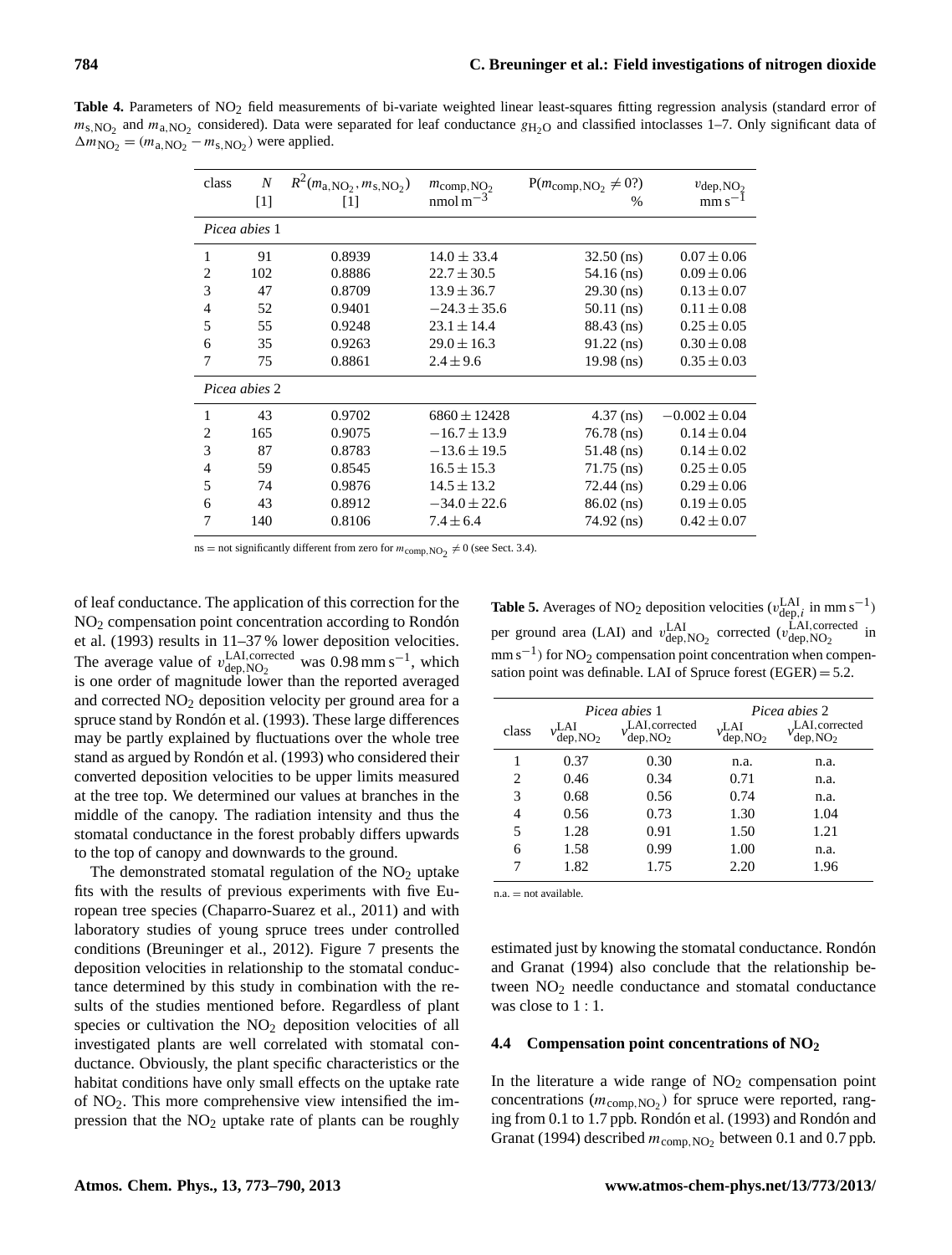

**Fig. 7.** Maximum  $NO<sub>2</sub>$  deposition velocities ( $v_{dep, NO<sub>2</sub>}$ ) in relation to their corresponding stomatal leaf conductance ( $g_{H_2O}$ ) for five tree species (*Betula pendula*, *Fagus sylvatica*, *Quercus robur, Quercus ilex, Pinus sylvestris*) at two light intensities (light grey diamonds:  $PAR = 900 \,\text{µmol}\,\text{m}^{-2}\,\text{s}^{-1}$ ; grey diamonds:  $PAR = 450 \,\text{µmol m}^{-2} \,\text{s}^{-1}$ ; black diamonds: night time conditions) measured by Chaparro-Suarez et al. (2011), for *Picea abies* measured in the present study (red filled circle), and for *Picea abies* measured under laboratory conditions (blue filled circle; data see Breuninger et al., 2012).

more. Moreover, the significance probability of the compen-These values are comparable to the values determined in this study, where the range of  $m_{\text{comp, NO}_2}$  determined for spruce needles under field conditions was estimated to be between 7.4  $\pm$  6.40 and 29.0  $\pm$  16.30 nmol m<sup>-3</sup> (0.17–0.65 ppb). But attention should be paid to the large errors of the compensation point concentrations, which can be 100 % or even sation point concentrations in our study was always negligible. Therefore, the existence of a  $NO<sub>2</sub>$  compensation point concentration for spruce is generally challenged. However, if a compensation point for  $NO<sub>2</sub>$  uptake would exist, the concentration would be much less than 1 ppb. These considerations are in close accordance with laboratory experiments performed by Chaparro-Suarez et al. (2011) who also question the existence of a compensation point.

However, Thoene et al. (1996) determined a compensation point concentration of 1.64 ppb for spruce, and Geßler et al. (2002) values of 1.7 ppb. Such large values (above 1 ppb) would imply an almost constant  $NO<sub>2</sub>$  emission from the forest at regions with small ambient  $NO<sub>2</sub>$  concentrations, which have not been reported so far. These differences in the estimation of a compensation point concentration have led to some discussion (Lerdau et al., 2000). The discrepancy between the values determined in this study and those reported high values may be explained by the fact of using different measurement techniques to detect the  $NO<sub>2</sub>$  concentrations. As mentioned above (see Sect. 2.2.2), most of the commonly used converters for the conversion of  $NO<sub>2</sub>$  to  $NO$  are not

highly specific for  $NO<sub>2</sub>$ , therefore  $NO<sub>2</sub>$  concentrations will be overestimated. Previous studies demonstrated that widely used molybdenum converters overestimate the true values of NO<sup>2</sup> because of substantial NO production from oxidized nitrogen compounds like peroxyacetyl nitrate (PAN) and nitric acid (Winer et al., 1974; Matthews et al., 1977; Grosjean and Harrison, 1985; Gehrig and Baumann, 1993; Steinbacher et al., 2007). For example, the processes may convert up to 92 % of peroxyacetyl nitrate (PAN) and 98 % of nitric acid (HNO3) into NO (Winer et al., 1974; Grosjean and Harrison, 1985). The luminol technique is known for significant interferences with  $O_3$  and PAN (25 %) especially at low NO<sup>2</sup> concentrations (Drummond et al., 1989; Kelly et al., 1990). Such interferences were found to be negligible with photolytic converters (Fehsenfeld et al., 1990; Ryerson et al., 2000). The highly specific blue light converter used in this study should minimize this source of error.

Another reason for different estimations of compensation point concentrations can be the application of different measurement setups and data analysis. In many reports it is not clear whether photochemical reactions of the  $NO-NO<sub>2</sub>-O<sub>3</sub>$ triad within the plant chambers were taken into account or an experimental setup was used which excluded reactions of NO<sup>2</sup> photochemistry (Geßler et al., 2000, 2002; Hereid and Monson, 2001; Sparks et al., 2001; Raivonen et al., 2009). During field measurements chemical reactions of the NO- $NO<sub>2</sub>$ - $O<sub>3</sub>$  triad must be regarded as being part of the natural conditions; therefore the measured values must be corrected. The impact of gas-phase reactions on compensation point concentrations is less than on deposition velocities. In Breuninger et al. (2012) we have differentiated our calculated  $NO<sub>2</sub>$  exchange flux densities into the (chamber) flux densities and the gas-phase flux densities (gas-phase production and destruction of  $NO-NO<sub>2</sub>-O<sub>3</sub>$ ), so we could identify the fraction of the gas-phase reactions. For example for a selected leaf conductance category (high PAR radiation) the fraction of the gas-phase flux densities at the exchange flux density of  $NO<sub>2</sub>$  was just  $+8$ %, but in particular cases it could be  $+22\%$  or  $-12\%$ , respectively. However, this would not suffice to explain formerly reported high values of  $NO<sub>2</sub>$  compensation point concentrations. Furthermore, another source for the discrepancy could be whether deposition velocities and compensation point concentrations were determined by applying simple linear regression (no errors considered at all) or bi-variate weighted linear regression (y- and x-errors considered). The bi-variate regression is preferred to any standard forms of linear regression analysis, since (a) both concentrations,  $m_{a,\text{NO}_2}$  and  $m_{s,\text{NO}_2}$ , are measured with identical analyzers, (b) corresponding standard errors are of the same order of magnitude, and (c) errors are usually large (for  $m_{\text{s,NO}_2}$  and  $m_{\text{a,NO}_2}$ , as well as for  $F_{\text{ex,NO}_2}$ ) due to the fact that NO analyzers have in most cases measured at the lower end of their capabilities. In most of the previous studies simple linear regressions between exchange flux density  $F_{ex,i}$ and the trace gas concentration at the outlet of the sample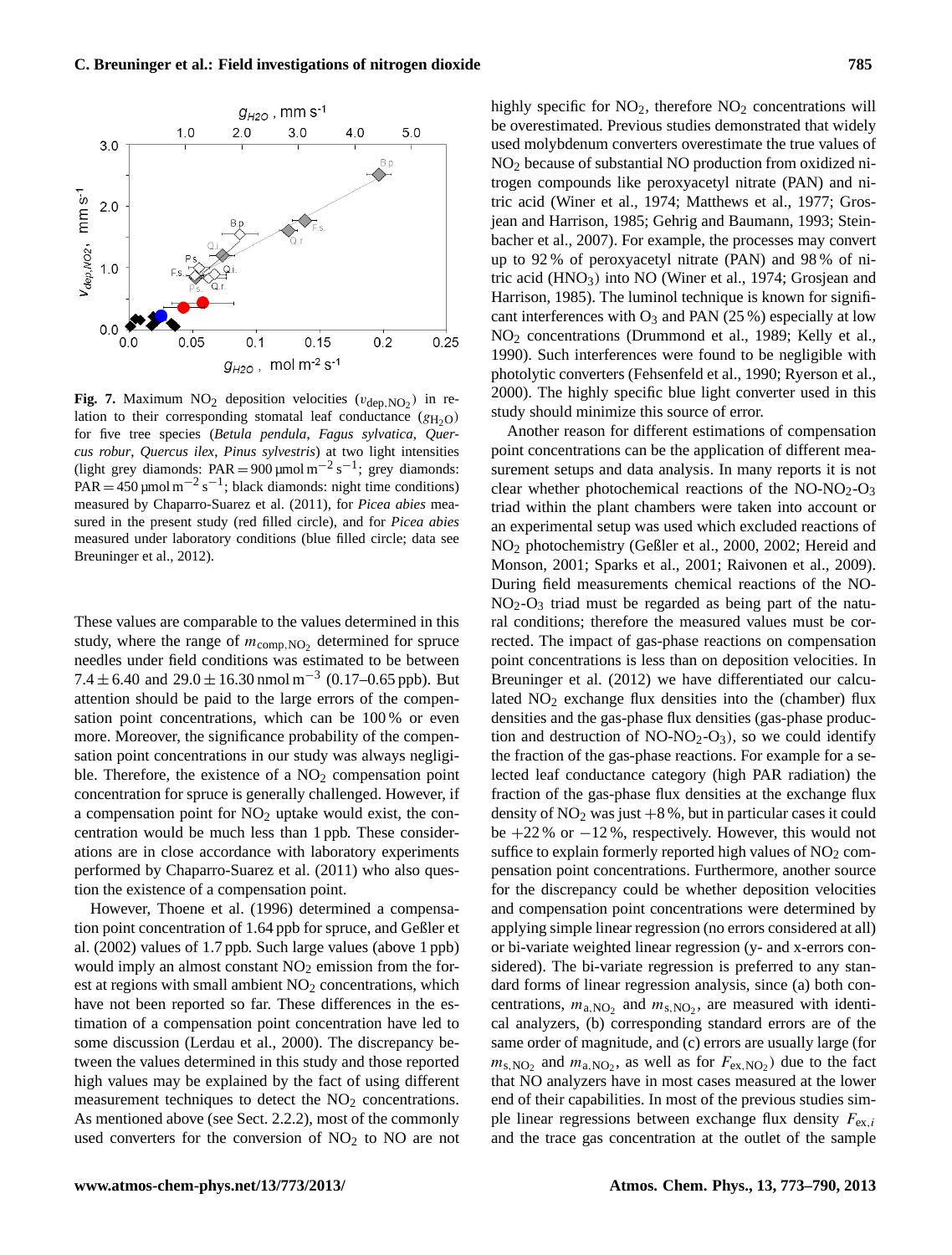chamber  $m_{s,i}$  were applied (Rondón et al., 1993; Rondón and Granat, 1994; Thoene et al., 1996; Sparks et al., 2001; Hereid and Monson, 2001), only Geßler et al. (2000, 2002) applied a bi-variate algorithm.

In Breuninger et al. (2012), we have analyzed the effect of applying simple linear regression or bi-variate weighted linear regression (see Table 7 there). Applying simple linear regression instead of bi-variate weighted linear regression analysis does not lead to considerably different values, neither of NO<sub>2</sub> compensation point concentrations nor NO<sup>2</sup> deposition velocities. However, the statistical significance of  $m_{\text{comp,NO}_2} \neq 0$  changes from "highly significant  $(P = 0.999)$ ", if simple linear regression is applied, to "unlikely ( $P < 0.95$ )", if we used bi-variate weighted linear regression analysis.

Other issues potentially contributing to the observed differences, could be different plant materials used or different habitat conditions. Previous studies suggest that mesophyllic characteristics like leaf ascorbate concentration may influence  $NO<sub>2</sub>$  exchange rates (Ramge et al., 1993; Teklemariam and Sparks, 2006). The apoplastic ascorbate concentration varies with species, environmental conditions (Polle et al., 1995; Schwanz et al., 1996) and stage of development (Luwe, 1996). Another reason could be a different colonization of the trees by chemolithoautotrophic nitrifying bacteria. It is known that these bacteria colonize the phyllosphere of trees. Heuser and Zimmer (2003) demonstrated autotrophic nitrite oxidizers on the leaf surface of English oak (*Quercus robur* L.) and Papen et al. (2002) detected them on spruce needles. Teuber (2003) was able to verify nitrifying bacteria even living inside the apoplast of spruce needles. These organisms are able to metabolize  $NH_4^+$  and  $NO_2^-$  which is formed when  $NO<sub>2</sub>$  is dissolved in water. It must be assumed that  $NO<sub>2</sub>$  uptake and compensation point concentration will differ if plants are colonized by nitrifiers or not. From previous studies (Papen et al., 2002) it is known that  $NH<sub>3</sub>$  deposition fluxes significantly increased as a consequence of metabolic activity of nitrifying bacteria. Possibly, this observation is also valid for  $NO<sub>2</sub>$ .

#### **5 Conclusions**

- 1. The control of plant conditions and the plant nutrient composition after field measurements indicated that the enclosed branches were not harmed by the dynamic plant chambers and still behaved normally after six weeks of enclosure.
- 2. NO<sub>2</sub> deposition velocities ( $v_{\text{dep, NO}_2}$ ) are positively correlated to leaf conductance. For spruce  $v_{\text{dep, NO}_2}$  ranged between 0.07 and  $0.42$  mm s<sup>-1</sup>.
- 3. Estimates of  $NO<sub>2</sub>$  deposition velocity per ground area (on a LAI basis) amounted to  $0.98 \text{ mm s}^{-1}$  for the spruce stand.
- 4. NO<sub>2</sub> compensation point concentrations  $(m_{\text{comp, NO}_2})$ determined for spruce needles under uncontrolled field conditions ranged from  $2.4 \pm 9.63$  to  $29.0 \pm 16.30$  nmol m<sup>-3</sup> (0.05–0.65 ppb) but are all negligible in terms of  $m_{\text{comp,NO}_2} \neq 0$ . These results challenge the existence of a  $NO<sub>2</sub>$  compensation point concentration for spruce.
- 5. The constantly lower values of  $NO<sub>2</sub>$  gas exchange flux densities,  $NO<sub>2</sub>$  deposition velocities and  $NO<sub>2</sub>$  compensation point concentrations in comparison to most previous studies are most likely due to using a more specific NO<sup>2</sup> analyzer with a blue light converter.

*Acknowledgements.* The authors gratefully acknowledge financial support by the German Research Foundation (DFG project EGER, ME 2100/4-1) and the Max Planck Society. We also thank the University of Bayreuth for fruitful cooperation. We are grateful to Gunter Ilgen and his staff from the analytical chemistry service unit of the Bayreuth Center of Ecology and Environmental Research (BayCEER) for the chemical analysis of the nutrient content of the needles. We thank Tracey W. Andreae for the final editing of the manuscript.

The service charges for this open access publication have been covered by the Max Planck Society.

Edited by: J. Rinne

## **Appendix A**

# **Mass balance equation of the trace gas NO<sup>2</sup> inside a dynamic plant chamber**

Assuming steady-state conditions within the dynamic chamber and considering the convention fluxes into (out) of the plant chamber's volume are counted positive (negative), the dynamic chamber's mass balance equation of the trace gas  $NO<sub>2</sub>$  may be written as:

+ 
$$
F_{\text{in,NO}_2}
$$
 -  $F_{\text{out,NO}_2}$  +  $F_{\text{wall}}$  +  $F_{\text{em,NO}_2}$  -  $F_{\text{dep,NO}_2}$   
+  $F_{\text{prod,NO}_2}$  -  $F_{\text{dest,NO}_2}$  = 0 (A1)

where  $F_{\text{in,NO}_2}$  is the flux of trace gas NO<sub>2</sub> entering the plant chamber,  $F_{\text{out,NO}_2}$  the flux of NO<sub>2</sub> leaving the plant chamber,  $F_{\text{wall}}$  the flux to the inner chamber walls,  $F_{\text{em,NO}_2}$  the flux caused by emission from the leaves,  $F_{\text{dep, NO}_2}$  the flux caused by uptake to the leaves,  $F_{\text{prod, NO}_2}$  the flux into the plant chamber volumes caused by gas-phase production, and  $F_{\text{dest,NO}_2}$  is the flux out of the plant chamber's volume caused by gas-phase destruction.

The ingoing  $(F_{in,NO_2})$  and the outgoing  $(F_{out,NO_2})$  fluxes may be known by measurements. Considering the purging rate  $Q(m^3 s^{-1})$  and the molar concentration  $m_{a,NO_2}$ (nmol m−<sup>3</sup> ) of trace gas NO<sup>2</sup> in ambient air (alternative the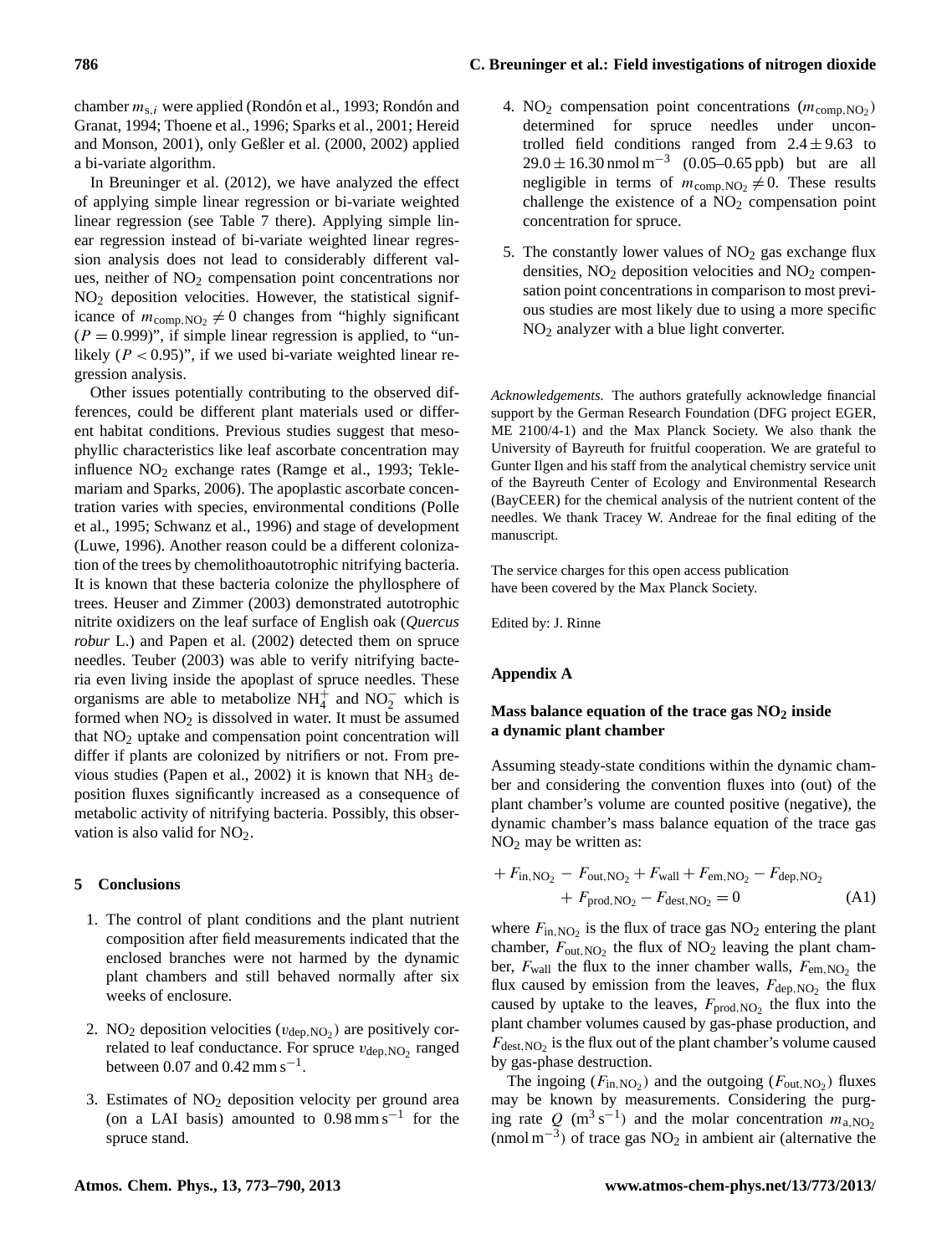outlet of the reference chamber), the ingoing flux is defined by

$$
F_{\text{in,NO}_2} = Q \cdot m_{\text{a,NO}_2} \tag{A2}
$$

The outgoing flux leaving the chamber, considering the molar concentration at the outlet of the plant chamber  $(m<sub>s.NO2</sub>)$ in nmol  $m^{-3}$ ), is defined by

$$
F_{\text{out,NO}_2} = Q \cdot m_{\text{s,NO}_2} \tag{A3}
$$

The flux to the inner chamber wall  $F_{wall}$  must be quantified by corresponding laboratory experiments (e.g. Ludwig, 1994; Meixner et al., 1997; Chaparro-Suarez et al., 2011; Breuninger et al., 2012). Using chemically inert material for the chamber walls  $F_{\text{wall}}$  can be neglected.

The gas-phase production and destruction of the trace gas NO<sup>2</sup> are controlled by the photo-chemical reactions of the NO-NO<sub>2</sub>-O<sub>3</sub> triad:

$$
NO + O3 = NO2 + O2,\nkR1 : = k = 1.4 × 10-12 × e(-1310/T)
$$
\n(R1)

NO<sub>2</sub>+hv=NO+O, 
$$
k_{R2} := j \text{ (NO}_2), \ \lambda \leq 420 \text{ nm}
$$
 (R2)

The corresponding fluxes  $F_{\text{prod, NO}_2}$  and  $F_{\text{dest, NO}_2}$  can be formulated as:

$$
F_{\text{prod,NO}_2} = \frac{V}{A_{\text{leaf}}} \cdot k \cdot m_{\text{s,NO}} \cdot m_{\text{s,O}_3}
$$
 (A4)

and

$$
F_{\text{dest,NO}_2} = \frac{V}{A_{\text{leaf}}} \cdot j \text{ (NO}_2) \cdot m_{\text{s,NO}_2} \tag{A5}
$$

where V is the plant chamber's volume  $(m^3)$ , k the (temperature-dependent) reaction coefficient of the  $NO + O_3$ reaction (m<sup>3</sup> nmol<sup>-1</sup> s<sup>-1</sup>) (Atkinson et al., 2004) and  $j(NO<sub>2</sub>)$  $(s^{-1})$  is the photolysis rate of Reaction (R2).

The unknown fluxes  $F_{\text{em,NO}_2}$  and  $F_{\text{dep,NO}_2}$  can be combined to the bi-directional "exchange flux"  $F_{\text{ex,NO}_2}$ :

$$
F_{\rm ex, NO_2} = +F_{\rm em, NO_2} - F_{\rm dep, NO_2}
$$
 (A6)

Considering Eqs. (A1)–(A6) the balance equations of the exchange flux density  $F_{\text{ex,NO}_2}$  will read as follows:

$$
F_{\text{ex,NO}_2} = -\frac{Q}{A_{\text{leaf}}} \left( m_{\text{a,NO}_2} - m_{\text{s,NO}_2} + \frac{V}{Q} k m_{\text{s,NO}} m_{\text{s,OO}_3} - \frac{V}{Q} j \left( \text{NO}_2 \right) m_{\text{s,NO}_2} \right) \tag{A7}
$$

#### **Appendix B**

## **List of symbols and abbreviations**

| $A$ leaf                                            | leaf area                          | m <sup>2</sup>                                                 |
|-----------------------------------------------------|------------------------------------|----------------------------------------------------------------|
| BLC                                                 | <b>Blue Light Converter</b>        |                                                                |
| $b_{\text{NO}_2}$                                   | slope of regression                | nmol m $^{-3}$                                                 |
|                                                     | analysis of trace gas              |                                                                |
|                                                     | NO <sub>2</sub>                    |                                                                |
| $F_{\rm ex,CO_2}$                                   | $CO2$ net exchange flux            | $\mu$ mol m <sup>-2</sup> s <sup>-1</sup>                      |
|                                                     | density                            |                                                                |
| $F_{\text{ex},\text{H}_2\text{O}}$                  | transpiration rate                 | $mmol\,m^{-2}\,s^{-1}$                                         |
| $F_{\text{ex,NO}_2}$                                | exchange flux density              | nmol m <sup><math>-2</math></sup> s <sup><math>-1</math></sup> |
|                                                     | of trace gas NO <sub>2</sub>       |                                                                |
| $g_{H_2O}$                                          | stomatal conductance               | $m s^{-1}$                                                     |
|                                                     | for $H_2O$                         |                                                                |
| $I_c$                                               | light compensation                 | $\mu$ mol photons m <sup>-2</sup> s <sup>-1</sup>              |
|                                                     | point                              |                                                                |
| $I_{\rm s}$                                         | light saturation point             | $\mu$ mol photons m <sup>-2</sup> s <sup>-1</sup>              |
| j(NO <sub>2</sub> )                                 | photolysis rate of NO <sub>2</sub> | $s^{-1}$                                                       |
|                                                     | $(\lambda \leq 420 \,\text{nm})$   |                                                                |
| k                                                   | rate constant for                  | $\text{cm}^3$ molecule <sup>-1</sup> s <sup>-1</sup>           |
|                                                     | chemical reactions                 |                                                                |
| LAI                                                 | leaf area index                    |                                                                |
| LOD                                                 | limit of detection                 | nmol m <sup><math>-3</math></sup> ,                            |
|                                                     |                                    | ppb                                                            |
| $m_{a,i}$                                           | molar concentration                | nmol m <sup><math>-3</math></sup> ,                            |
|                                                     | in ambient air of gas i            | ppb                                                            |
| $m_{s,i}$                                           | molar concentration                | nmol m <sup><math>-3</math></sup> ,                            |
|                                                     | within plant chamber               | ppb                                                            |
|                                                     | of gas $i$                         |                                                                |
| $m_{\text{comp,NO}_2}$                              | compensation point                 | nmol m <sup><math>-3</math></sup>                              |
|                                                     | concentration of trace             | or                                                             |
|                                                     | gas $NO2$                          | ppb                                                            |
| $n_{\rm NO_2}$                                      | intercept of regression            | nmol $m-3$                                                     |
|                                                     | analysis of trace gas              |                                                                |
|                                                     | NO <sub>2</sub>                    |                                                                |
| N                                                   | number of samples                  |                                                                |
| PAR                                                 | photosynthetically                 | $\mu$ mol m <sup>-2</sup> s <sup>-1</sup>                      |
|                                                     | active radiation                   |                                                                |
| $\frac{Q}{R^2}$                                     | purging rate                       | $\rm m^3\,s^{-1}$                                              |
|                                                     | regression coefficient             |                                                                |
| s                                                   | standard error                     |                                                                |
| T                                                   | temperature                        | $\rm ^{\circ}C$                                                |
|                                                     |                                    | or K                                                           |
| V                                                   | chamber volume                     | m <sup>3</sup>                                                 |
| $v_{\text{dep},\text{NO}_2}$                        | deposition velocity of             | $\mathrm{m}\,\mathrm{s}^{-1}$                                  |
|                                                     | trace gas $NO2$                    |                                                                |
|                                                     | (quantity is chamber-              |                                                                |
|                                                     | specific,<br>see<br>Bre-           |                                                                |
|                                                     | uninger et al., 2012)              |                                                                |
| $v_{\rm dep,NO_2}^{\rm LAI}$                        | LAI converted deposi-              | $\mathrm{m}\,\mathrm{s}^{-1}$                                  |
|                                                     | tion velocity                      |                                                                |
| $v_{\text{dep},\text{NO}_2}^{\text{LAI,corrected}}$ | LAI converted deposi-              | $\mathrm{m}\,\mathrm{s}^{-1}$                                  |
|                                                     | tion velocity                      |                                                                |
|                                                     | considered $m_{\text{comp,NO}_2}$  |                                                                |
|                                                     |                                    |                                                                |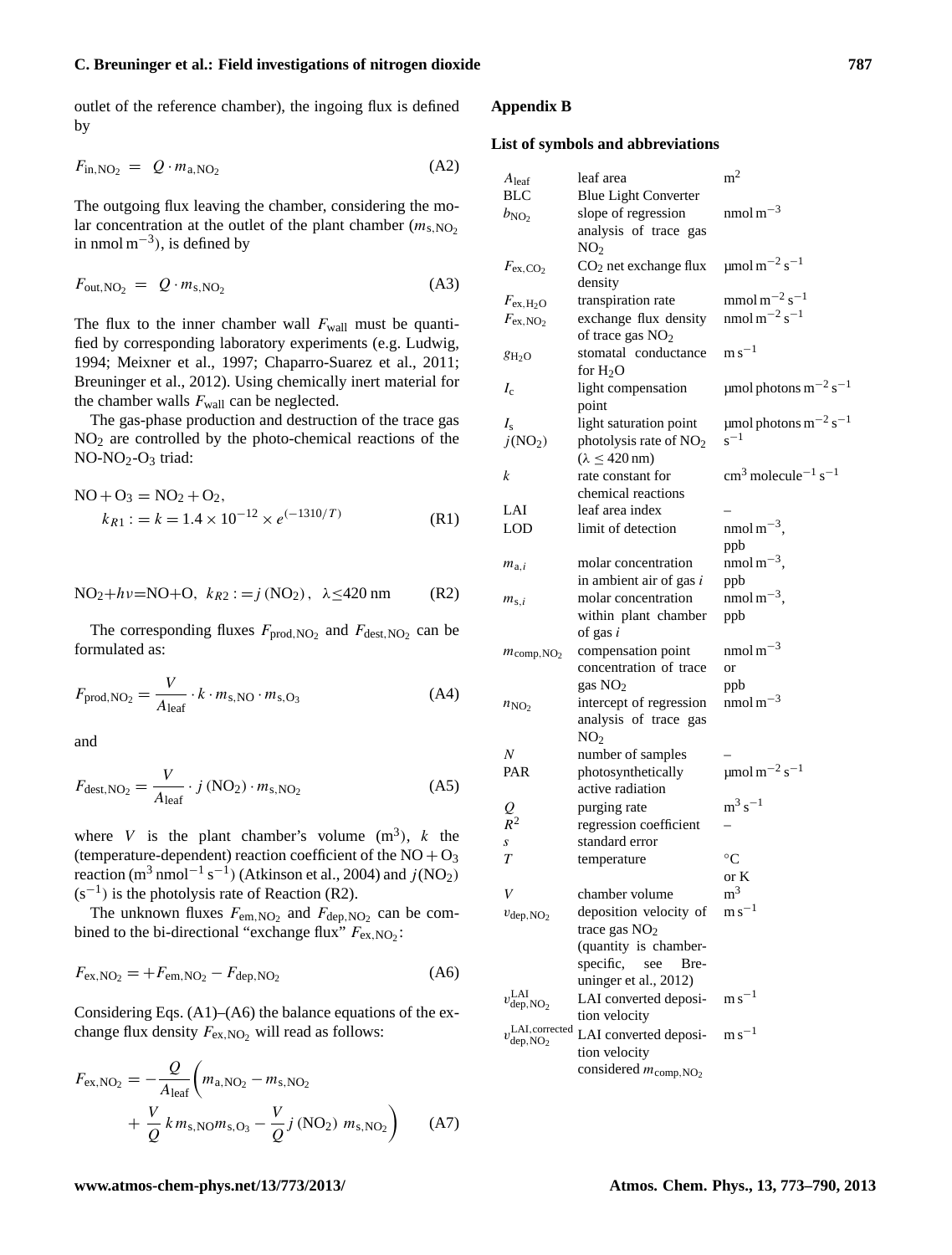#### **References**

- Alsheimer, M.: Charakterisierung räumlicher und zeitlicher Heterogenität der Transpiration unterschiedlicher montaner Fichtenbestände durch Xylemflussmessungen, Bayreuther Forum Okologie, 49, 1–143, 1997. ¨
- Ammann, M., Stalder, M., Sutter, M., Brunold, C., Baltensperger, U., Jost, D. T., Turler, A. and Gaggeler, H. W.: Tracing uptake and assimilation of  $NO<sub>2</sub>$  in spruce needles with <sup>13</sup>N, J. Exp. Bot., 46, 1685–1691, 1995.
- Atkinson, R., Baulch, D. L., Cox, R. A., Crowley, J. N., Hampson, R. F., Hynes, R. G., Jenkin, M. E., Rossi, M. J., and Troe, J.: Evaluated kinetic and photochemical data for atmospheric chemistry: Volume I – gas phase reactions of  $O_x$ ,  $HO_x$ ,  $NO_x$  and  $SO_x$ species, Atmos. Chem. Phys., 4, 1461–1738, [doi:10.5194/acp-4-](http://dx.doi.org/10.5194/acp-4-1461-2004) [1461-2004,](http://dx.doi.org/10.5194/acp-4-1461-2004) 2004.
- Bates, T. E.: Factors affecting critical nutrient concentrations in plants and their evaluation: A review, Soil Sci., 112, 116–130, 1971.
- Breuninger, C., Oswald, R., Kesselmeier, J., and Meixner, F. X.: The dynamic chamber method: trace gas exchange fluxes  $(NO, NO<sub>2</sub>,$  $O<sub>3</sub>$ ) between plants and the atmosphere in the laboratory and in the field, Atmos. Meas. Tech., 5, 955–989, [doi:10.5194/amt-5-](http://dx.doi.org/10.5194/amt-5-955-2012) [955-2012,](http://dx.doi.org/10.5194/amt-5-955-2012) 2012.
- Buchanan-Wollaston, V.: The molecular biology of leaf senescence, J. Exp. Bot., 48, 181–199, 1997.
- Burns, I. G.: Influences of plant nutrient concentrations on growth rate: use of a nutrient interruption technique to determine critical concentrations of N, P and K in young plants, Plant Soil, 142, 221–233, 1992.
- Chaparro-Suarez, I. G., Meixner, F. X., and Kesselmeier, J.: Nitrogen dioxide  $(NO<sub>2</sub>)$  uptake by vegetation controlled by atmospheric concentrations and plant stomatal aperture, Atmos. Environ., 45, 5742–5750, 2011.
- Drummond, J. W., Castledine, C., Green, J., Denno, R., Mackay, G. I., and Schiff, H. I.: New technologies for use in acid deposition networks. In Monitoring Methods for Toxics in the Atmosphere, ASTM Special Technical Publication No. 1052, Philadelphia, 1989.
- Fehsenfeld, F. C., Drummond, J. W., Roychowdhury, U. K., Galvin, P. J., Williams, E. J., Buhr, M. P., Parrish, D. D., Hübler, G., Langford, A. O., Calvert, J. G., Ridley, B. A., Grahek, F., Heikes, B. G., Kok, G. L., Shetter, J. D., Walega, J. G., Elsworth, C. M., Norton, R. B., Fahey, D. W., Murphy, P. C., Hovermale, C., Mohnen, V. A., Demerjian, K. L., Mackay, G. I., and Schiff, H. I.: Intercomparison of  $NO<sub>2</sub>$  measurement techniques, J. Geophys. Res., 95, 3579–3597, 1990.
- Foken, T.: Lufthygenisch-bioklimatische Kennzeichnung des oberen Egertales (Fichtelgebirge bis Karlovy Vary), Bayreuther Forum Okologie, 100, 1–70, 2003. ¨
- Foken, T., Meixner, F. X., Falge, E., Zetzsch, C., Serafimovich, A., Bargsten, A., Behrendt, T., Biermann, T., Breuninger, C., Dix, S., Gerken, T., Hunner, M., Lehmann-Pape, L., Hens, K., Jocher, G., Kesselmeier, J., Lüers, J., Mayer, J.-C., Moravek, A., Plake, D., Riederer, M., Rütz, F., Scheibe, M., Siebicke, L., Sörgel, M., Staudt, K., Trebs, I., Tsokankunku, A., Welling, M., Wolff, V., and Zhu, Z.: Coupling processes and exchange of energy and reactive and non-reactive trace gases at a forest site – results of the EGER experiment, Atmos. Chem. Phys., 12, 1923–1950, [doi:10.5194/acp-12-1923-2012,](http://dx.doi.org/10.5194/acp-12-1923-2012) 2012.
- Foulds, W.: Nutrient concentrations of foliage and soil in South-Western Australia, New Phytol. 125, 529–546, 1993.
- Frey, W. and Lösch, R.: Lehrbuch der Geobotanik. Pflanze und Vegetation in Raum und Zeit, Spektrum Akademischer Verlag, München, 528 pp., 2004.
- Gehrig, R. and Baumann, R.: Comparison of 4 different types of commercially available monitors for nitrogen oxides with test gas mixtures of  $NH_3$ ,  $HNO_3$ ,  $PAN$  and  $VOC$  and in ambient air, paper presented at EMEP Workshop on Measurements of Nitrogen-Containing Compounds, EMEP/CCC Report 1/93, Les Diablerets, Switzerland, 1993.
- Geßler, A., Rienks, M., and Rennenberg, H.:  $NH_3$  and  $NO_2$  fluxes between beech trees and the atmosphere – correlation with climatic and physiological parameters, New Phytol., 147, 539–560, 2000.
- Geßler, A., Rienks, M., and Rennenberg, H.: Stomatal uptake and cuticular adsorption contribute to dry deposition of  $NH<sub>3</sub>$  and NO2 to needles of adult spruce (*Picea abies*) trees, New Phytol., 156, 179–194, 2002.
- Ghaffari, A., Neil, D. H., Ardakani, A., Road, J., Ghahary, A., and Miller, C. C.: A direct nitric oxide gas delivery system for bacterial and mammalian cell cultures, Nitric Oxide, 12, 129–140, 2005.
- Grennfelt, P., Bengtson, C., and Skärby, L.: Dry deposition of nitrogen dioxide to scots pine needles, in: Precipitation, scavenging, dry deposition and resuspension, edited by: Pruppacher, R., Semonin, H. R. G., and Slinn, W. G. N., Elsevier, New York, 1983.
- Grosjean, D. and Harrison, J.: Response of chemiluminescence  $NO<sub>x</sub>$  analyzers and ultraviolet ozone analyzers to organic air pollutants, Environ. Sci. Technol., 19, 862–865, 1985.
- Gut, A., Scheibe, M., Rottenberger, S., Rummel, U., Welling, M., Ammann, C., Kirkman, G. A., Kuhn, U., Meixner, F. X., Kesselmeier, J., Lehmann, B. E., Schmidt, W., Müller, E., and Piedade, M. T. F.: Exchange fluxes of  $NO<sub>2</sub>$  and  $O<sub>3</sub>$  at soil and leaf surfaces in an Amazonian rain forest, J. Geophys. Res., 107, 8060, [doi:10.1029/2001JD000654,](http://dx.doi.org/10.1029/2001JD000654) 2002.
- Hanson, P. J. and Lindberg, S. E.: Dry deposition of reactive nitrogen compounds: A review of leaf, canopy and non-foliar measurements, Atmos. Environ., 25A, 1615–1634, 1991.
- Hanson, P. J., Rott, K., Taylor Jr., G. E., Gunderson, C. A., Lindberg, S. E., and Ross-Todd, B. M.:  $NO<sub>2</sub>$  deposition to elements representative of a forest landscape, Atmos. Environ., 23, 1783– 1794, 1989.
- Hereid, D. P. and Monson, R. K.: Nitrogen oxide fluxes between corn (*Zea mays* L.) leaves and the atmosphere, Atmos. Environ., 35, 975–983, 2001.
- Heuser, T. and Zimmer, W.: Genus- and Isolate-Specific Real-Time PCR Quantification of *Erwinia* on Leaf Surfaces of English Oaks (*Quercus robur* L.), Curr. Microbiol., 47, 214–219, 2003.
- Horii, C. V., Munger, J. W., Wofsy, C., Zahniser, M., Nelson, D., and McManus, J. B.: Fluxes of nitrogen oxides over a temperate deciduous forest, J. Geophys. Res., 109, D08305, [doi:10.1029/2003JD004326,](http://dx.doi.org/10.1029/2003JD004326) 2004.
- Jacob, D. J. and Wofsy, S. C.: Budgets of Reactive Nitrogen, Hydrocarbons, and Ozone over the Amazon Forest during the Wet Season, J. Geophys. Res., 95, 16737–16754, 1990.
- Johansson, C.: Pine forest: a negligible sink for atmospheric  $NO<sub>x</sub>$ in rural Sweden, Tellus, 39B, 426–438, 1987.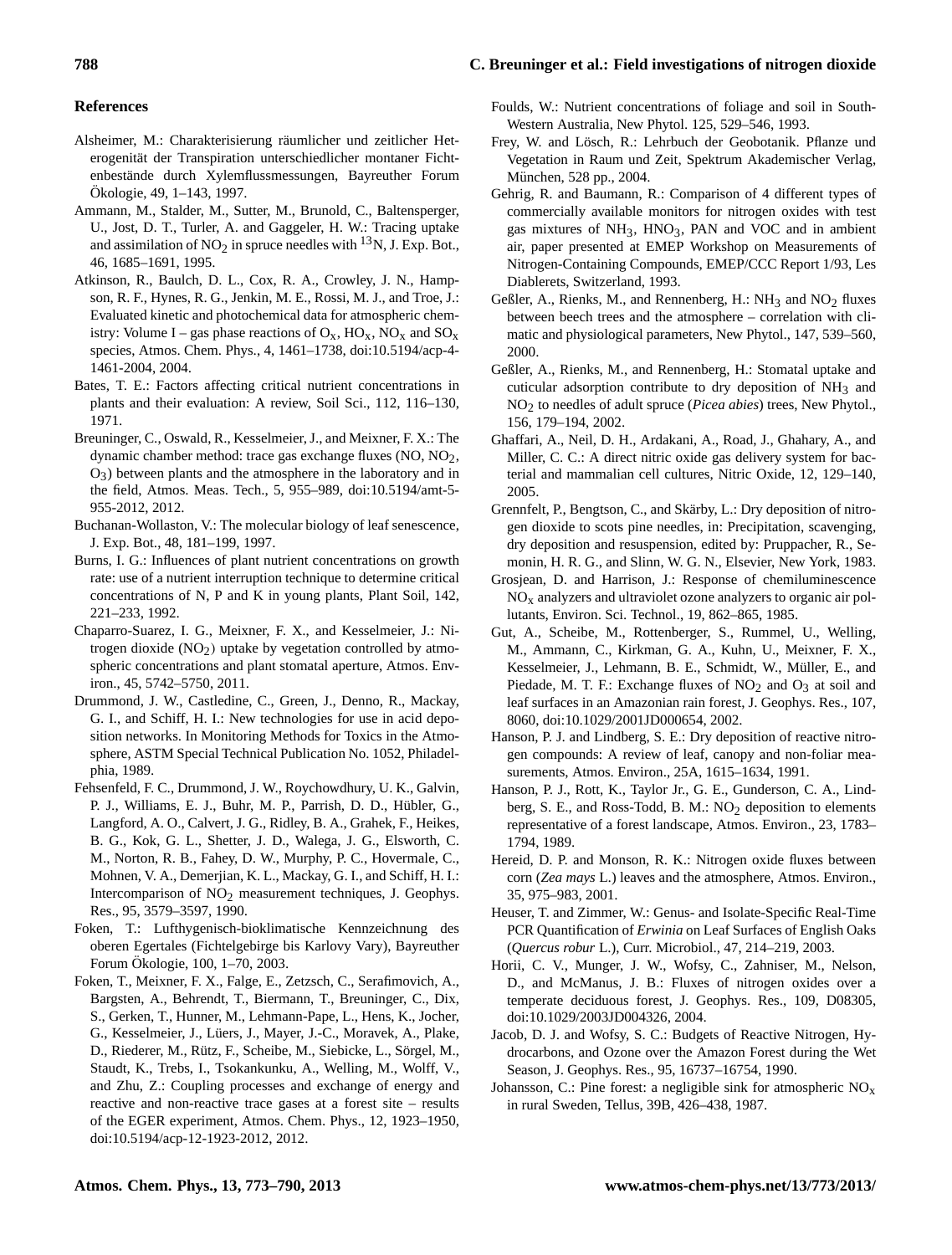- Kelly, J., Spicer, C. W., and Ward, G. F.: An assessment of the luminol chemiluminescence technique for measurement of  $NO<sub>2</sub>$  in ambient air, Atmos. Environ. 24A, 2397–2403, 1990.
- Kesselmeier, J., Schafer, L., Ciccioli, P., Branceleoni, E., Cecinato, ¨ A., Frattoni, M., Foster, P., Jacob, V., Denis, J., Fugit, J. L., Dutaur, L., and Torres, L.: Emission of monoterpenes and isoprene from a Mediterranean oak species *Quercus ilex* L. measured within the BEMA (Biogenic Emissions in the Mediterranean Area) project, Atmos. Environ., 30, 1841–1850, 1996.
- Kesselmeier, J., Bode, K., Hofmann, U., Mueller, H., Schaefer, L., Wolf, A., Ciccioli, P., Brancaleoni, E., Cecinato, A., Frattoni, M., Foster, P., Ferrari, C., Jacob, V., Fugit, J. L., Dutaur, L., Simon, V., and Torres, L.: Emission of short chained organic acids, aldehydes and monoterpenes from *Quercus ilex* L. and *Pinus pinea* L. in relation to physiological activities, carbon budget and emission algorithms, Atmos. Environ., 31, 119–134, 1997.
- Kuhn, U., Wolf, A., Gries, C., Nash, T. H., and Kesselmeier, J.: Field measurements on the exchange of carbonyl sulfide between lichens and the atmosphere, Atmos. Environ. 34, 4867–4878, 2000.
- Langkamp, P. J. and Dalling, M. J.: Nutrient cycling in a stand of *Acacia holosericea* A. Cunn. ex. G. Don. II. Phosphorus and endomycorrhizal associations, Aust. J. Bot., 30, 107–119, 1982.
- Langkamp, P. J. and Dalling, M. J.: Nutrient cycling in a stand of *Acacia holosericea* A. Cunn. ex. G. Don. III. Calcium, Magnesium, Sodium and Potassium, Aust. J. Bot., 31, 141–149, 1983.
- Larcher, W.: Physiological Plant Ecology, 4th Edn., Springer-Verlag, Berlin, Heidelberg, New York, 2003.
- Lea, P. J. and Miflin, B. J.: Alternative route for nitrogen assimilation in higher plants, Nature, 251, 614–616, 1974.
- Lerdau, M. T., Munger, J. W., and Jacob, D. J.: The  $NO<sub>2</sub>$  Flux Conundrum, Science, 289, 2291–2293, 2000.
- Lohman, K. N., Gan, S., John, M. C., and Amasino, R. M.: Molecular analysis of natural senescence in *Arabidopsis thaliana*, Physiol. Plantarum, 92, 322–328, 1994.
- Ludwig, J.: Untersuchungen zum Austausch von NO und NO<sub>2</sub> zwischen Atmosphäre und Biosphäre, Ph.D. thesis, University of Bayreuth, Bayreuth, Germany, 251 pp., 1994.
- Luwe, M.: Antioxidants in the apoplast and symplast of beech (*Fagus sylvatica* L.) leaves: seasonal variations and responses to changing ozone concentrations in air, Plant Cell Environ., 19, 321–328, 1996.
- Maeck, G.: Organ-specific changes in the activity and subunit composition of glutamine-synthetase isoforms of barley (*Hordeum vulgare* L.) after growth on different levels of NH<sup>+</sup>, Planta, 196, 231–238, 1995.
- Matthews, R. D., Sawyer, R. F., and Schefer, R. W.: Interferences in Chemiluminescent Measurement of NO and  $NO<sub>2</sub>$  Emissions from Combustion Systems, Environ. Sci. Technol., 11, 1092– 1096, 1977.
- Meixner, F. X.: Surface Exchange of Odd Nitrogen Oxides, Nova Ac. LC, 70, 299–348, 1994.
- Meixner, F. X., Fickinger, Th., Marufu, L., Serca, D., Nathaus, F. J., Makina, E., Mukurumbira, L., and Andreae, M. O.: Preliminary results on nitric oxide emission from a southern African savanna ecosystem, Nutr. Cycl. Agroecosys., 48, 123–138, 1997.
- Neubert, A., Kley, D., and Wildt, J.: Uptake of NO,  $NO<sub>2</sub>$  and  $O<sub>3</sub>$ by sunflower (*Helianthus annuus* L.) and Tobacco plants (*Nicotiana tabacum* L.): dependence on stomatal conductivity, Atmos.

Environ., 27A, 2137–2145, 1993.

- Nussbaum, S., Von Ballmoos, P., Gfeller, H., Schlunegger, U. P., Fuhrer, J., Rhodes, D., and Brunold, C.: Incorporation of atmospheric  $15NO<sub>2</sub>$ -nitrogen into free amino acids by Norway spruce *Picea abies* (L.) Karst, Oecologia, 94, 408–414, 1993.
- Pape, L., Ammann, C., Nyfeler-Brunner, A., Spirig, C., Hens, K., and Meixner, F. X.: An automated dynamic chamber system for surface exchange measurement of non-reactive and reactive trace gases of grassland ecosystems, Biogeosciences, 6, 405– 429, [doi:10.5194/bg-6-405-2009,](http://dx.doi.org/10.5194/bg-6-405-2009) 2009.
- Papen, H., Geßler, A., Zumbusch, E., and Rennenberg, H.: Chemolithoautotrophic Nitrifiers in the Phyllosphere of a Spruce Ecosystem Receiving High Atmospheric Nitrogen Input, Curr. Microbiol., 44, 56–60, 2002.
- Pflüger, R. and Mengel, K.: Die photochemische Aktivität von Chloroplasten aus unterschiedlich mit Kalium ernährten Pflanzen, Plant Soil, 36, 417–425, 1972.
- Phillips, N., Bond, B. J., McDowell, N. G., and Ryan, M. G.: Canopy and hydraulic conductance in young, mature and old Douglas-fir trees, Tree Physiol., 22, 205–211, 2002.
- Pilegaard, K., Hummelshøj, P., and Jensen, N. O.: Fluxes of ozone and nitrogen dioxide measured by eddy correlation over a harvested wheat field, Atmos. Environ., 32, 1167–1177, 1998.
- Polle, A., Wieser, G., and Havranek, W. M.: Quantification of ozone influx and apoplastic ascorbate content in needles of Norway spruce trees (*Picea abies* L., Karst) at high altitude, Plant Cell Environ., 18, 681–688, 1995.
- Puxbaum, H. and Gregori, M.: Seasonal and annual deposition rates of sulphur, nitrogen and chloride species to an oak forest in northeastern Austria (Wolkersdorf, 240 m A.S.L.), Atmos. Environ., 32, 3557–3568, 1998.
- Raivonen, M., Vesala, T., Pirjola, L., Altimir, N., Keronen, P., Kulmala, M., and Hari, P.: Compensation point of  $NO<sub>x</sub>$  exchange: Net result of  $NO<sub>x</sub>$  consumption and production, Agr. Forest Meteorol., 149, 1073–1081, 2009.
- Ramge, P., Badeck, F. W., Plöchl, M., and Kohlmaier, G. H.: Apoplastic antioxidants as decisive elimination factors within the uptake process of nitrogen dioxide into leaf tissues, New Phytol. 125, 771–785, 1993.
- Riederer, M., Kurbasik, K., Steinbrecher, R., and Voss, A.: Surface areas, lengths and volumes of *Picea abies* (L.) Karst. Needles: determination, biological variability and effect of environmental factors, Trees, 2, 165–172, 1988.
- Robertson, G. P. and Groffman, P. M.: Nitrogen transformations, in: Soil microbilogy, ecology, and biochemistry, edited by: Paul, E. A., Elsevier, Heidelberg, 2007.
- Rondón, A. and Granat, L.: Studies on the dry deposition of  $NO<sub>x</sub>$ to coniferous species at low  $NO<sub>2</sub>$  concentrations, Tellus, 46B, 339–352, 1994.
- Rondón, A., Johansson, C., and Granat, L.: Dry deposition of nitrogen dioxide and ozone to coniferous forest, J Geophys. Res., 98, 5159–5172, 1993.
- Ryerson, T. B., Williams, E. J., and Fehsenfeld, F. C.: An efficient photolysis system for fast-response  $NO<sub>2</sub>$  measurements, J. Geophys. Res., 105, 26447–26461, 2000.
- Sakakibara, H., Shimizu, H., Hase, T., Yamazaki, Y., Takao, T., Shimonishi, Y., and Sugiyama, T.: Molecular Identification and Characterization of Cytosolic Isoforms of Glutamine Synthetase in Maize Roots, J. Biol. Chem., 271, 29561–29568, 1996.